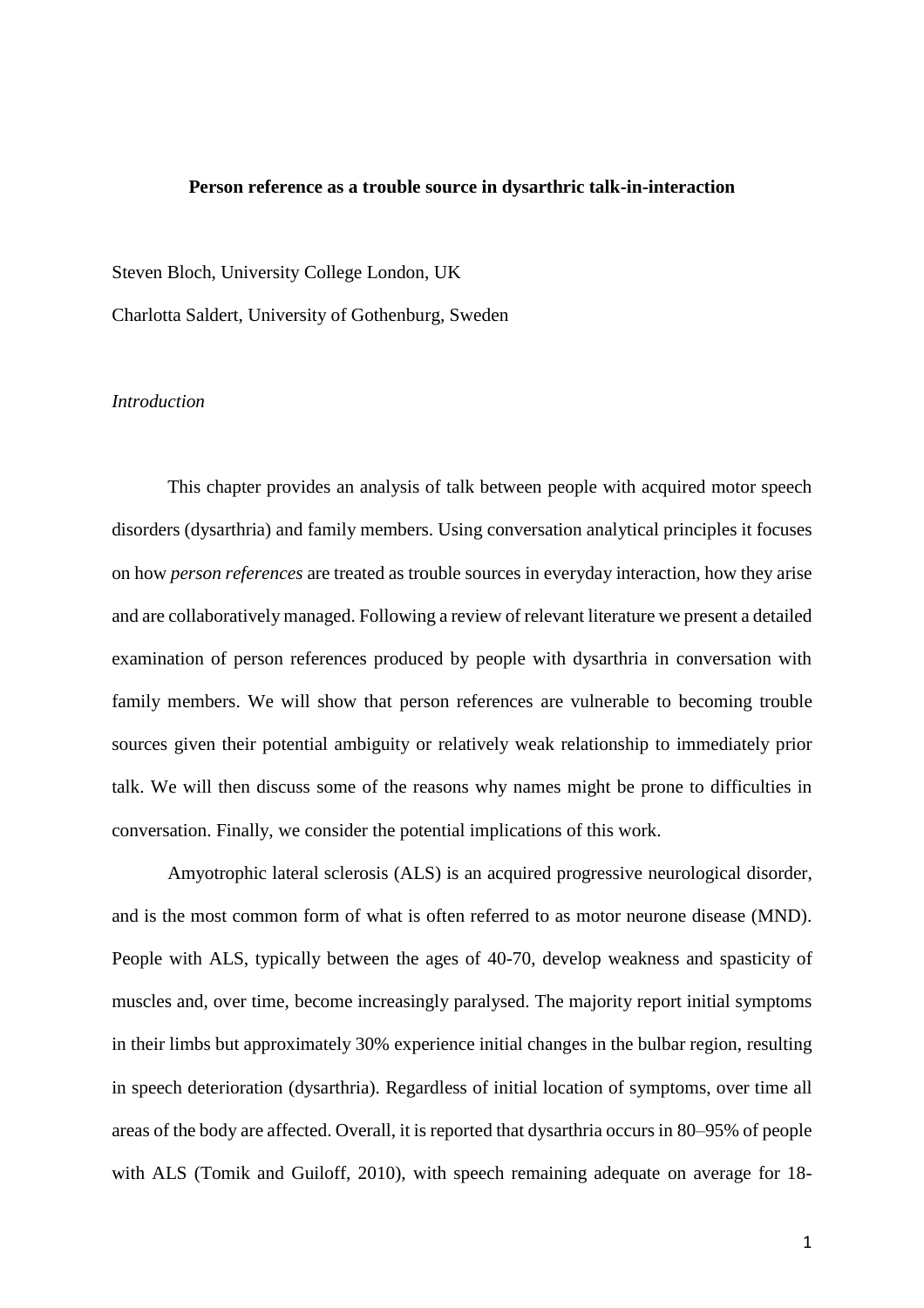months from the first bulbar symptoms(Makkonen *et al*. 2017). Speech symptoms are typically a mixed spastic-flaccid dysarthria characterised by reduced articulatory range, phonatoryweakness, hypernasality and slow speech (Tomik *et al*. 2015, Lee *et al.* 2018).

#### *Repair in conversation*

Repair refers to practices used by participants to manage troubles in talk (Schegloff *et al.* 1977; Schegloff 2000). The term *trouble source* describes what participants themselves identify as problematic during their own conversation. These troubles are typically the types of problems encountered in everyday conversation through unclear speech sounds, misunderstandings etc. Repair takes place in two stages: initiation (i.e. displaying something in the prior talk as a trouble source) and outcome (i.e. what may be called the repair itself). In two party conversation, participants involved in repair may be just the speaker of a trouble source (e.g. altering a word in progress), the recipient of the trouble source turn, or both.

Of interest here is the practice of other-initiated self-repair (Schegloff *et al.* 1977) where both participants are involved. One participant (person B) treats something in another participant's (person A's) turn as a trouble source by other-initiating repair on it. Regularly, though not always, the other-initiation of repair (OIR) functions to highlight some difficulty participant B is having in understanding participant A's turn (Schegloff, 2007). There are a number of forms this repair initiation might take, including an *open class* repair initiator such as 'huh?' (Drew, 1997), or a repair initiator which displays which part of the prior turn is the trouble source (e.g. 'you told him when?'). Participant A then carries out a repair on their prior talk which has been highlighted as problematic. The success of participant A's self-repair attempt will be seen in the fact that on its completion participant B produces no further otherinitiations of repair but rather produces a turn in which s/he explicitly or implicitly displays an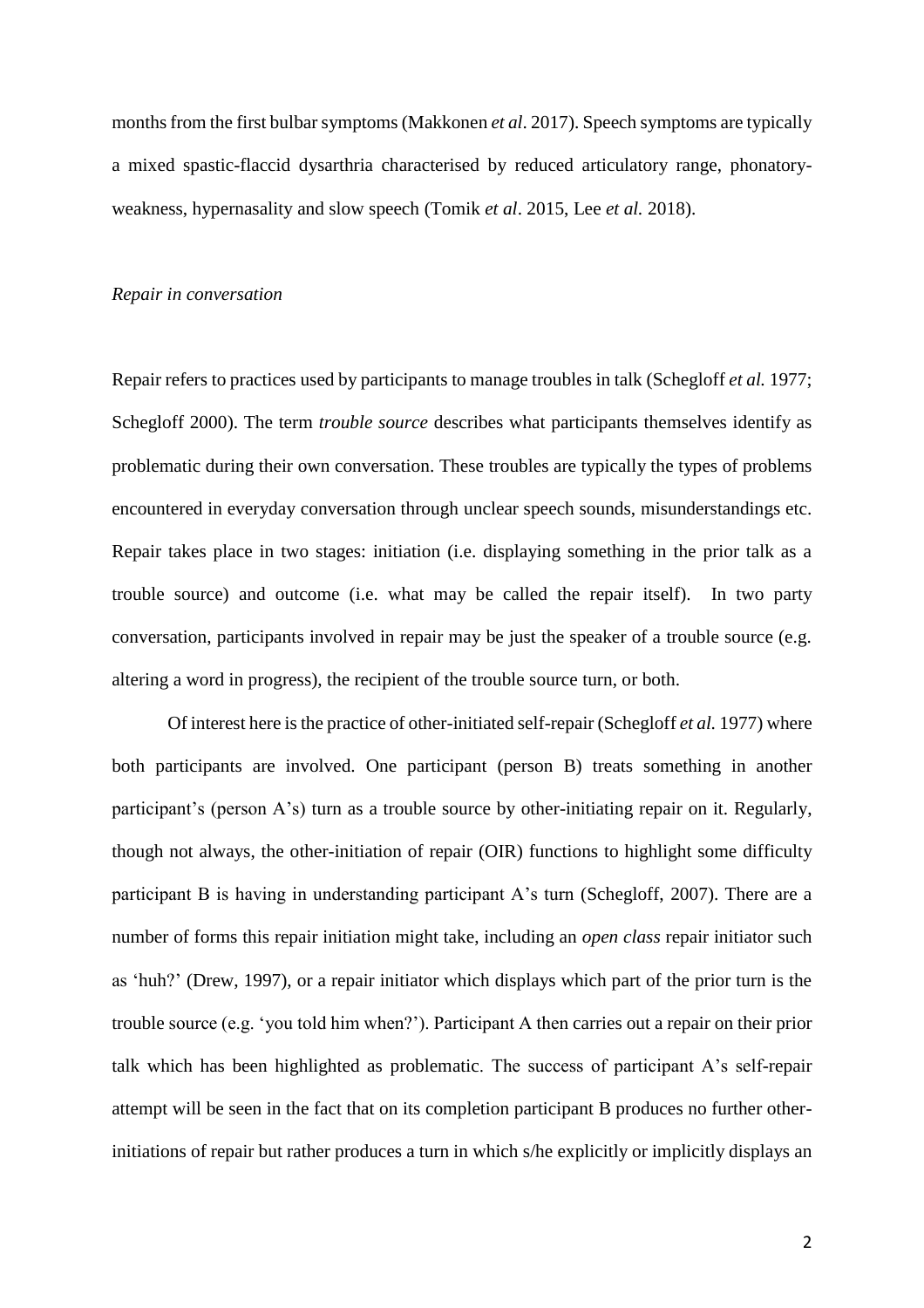understanding of the previously problematic turn.

Schegloff (1979) notes that in normal conversation, the practice of repair is designed for success and usually, although not invariably, a single repair effort resolves the trouble it addresses. Thus, repair is an essential, and often collaborative, practice which disrupts the progressivity of talk but at the same time is usually done in a way which minimises that disruption.

### *Troubles and repair in dysarthria-in-interaction*

The functional consequence of dysarthric speech is reduced intelligibility. This equates to a potential increased incidence in troubles and repair sequences relating to speech sound production (Rutter, 2009), some of which prove to be extended (Bloch and Wilkinson, 2013, Griffiths *et al.* 2015). Trouble sources identified by a recipient using other-initiation of repair are a regular feature of conversations featuring speakers with dysarthria (Bloch *et al*. 2015, Bloch and Wilkinson 2004; 2009; 2011). It has been established that whilst dysarthric troubles in conversation are typically underpinned by unintelligible speech, the problems that recipients experience in these conversations can been described more generally as problems with *understandability* (Bloch and Wilkinson, 2004). This refers to difficulties perceiving how a turn is constructed in relation to the previous talk and points to an important distinction between treating a prior turn, or element within that turn, as intelligible and treating it as understandable. For example, an important issue in a listener understanding a turn is that s/he grasps the sequential relationship between that turn and the turns immediately preceding it (Drew, 1997). This can be a problem for speakers with dysarthria and their recipients, even when utterances are produced using assistive communication systems such as SGDs (speech generating devices). In these cases, recipients may have difficulty understanding an SGD-produced utterance due to the fact that, even when each of the words is intelligible, slow production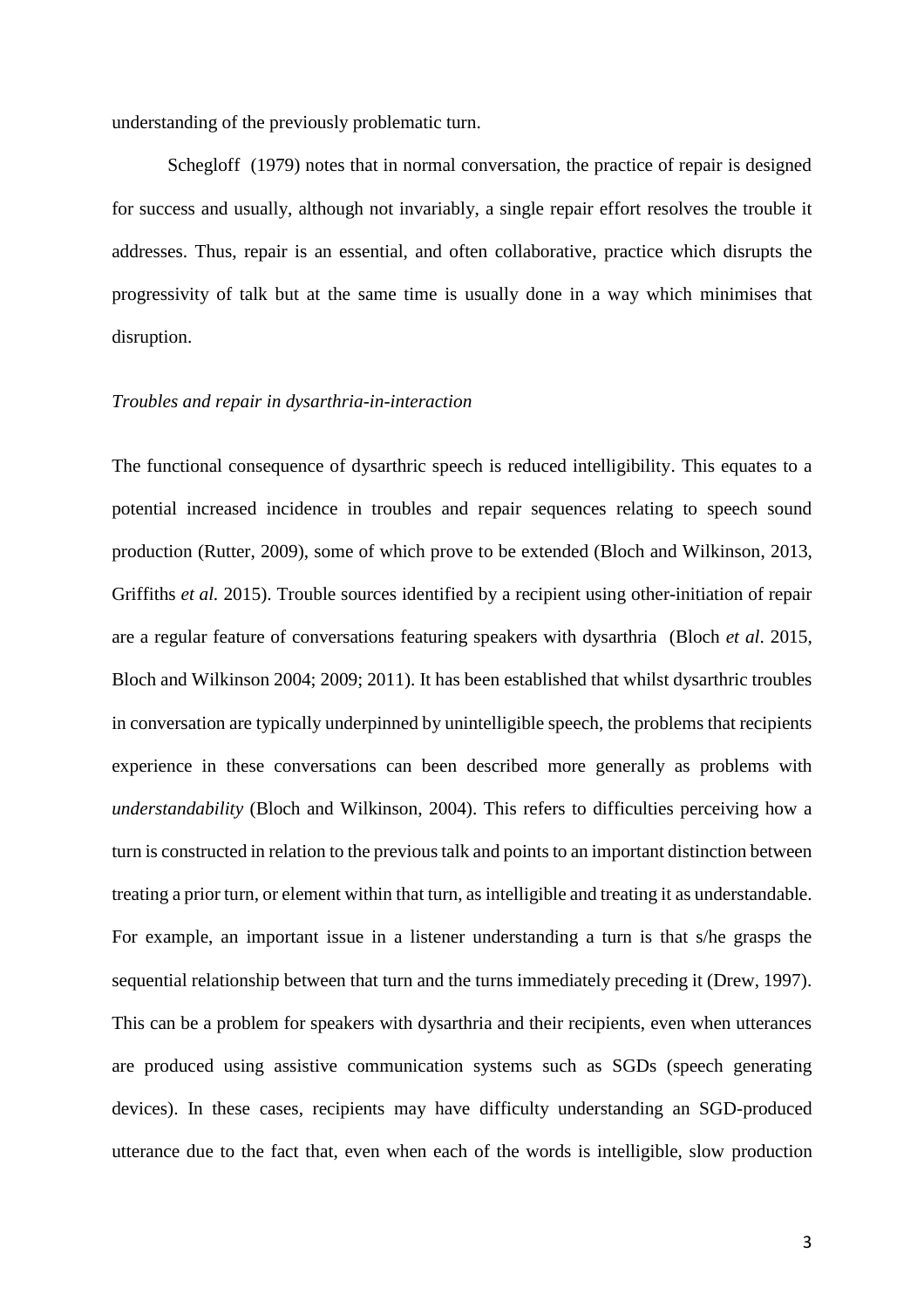means they cannot understand the sequential relationship between that utterance and what has preceded it (Bloch and Wilkinson, 2004, 2013). Further problems relating to the understandability of the speaker with dysarthria's turn can arise if the recipient fails to grasp what it is about the speaker's turn which is making it difficult to understand (Bloch and Wilkinson, 2009). This can lead to additional problems in completing the repair, with these problems intensified if in turn the speaker with dysarthria does not perceive that the recipient is having difficulty in understanding what the exact nature of the trouble is (Bloch and Wilkinson, 2009, 2013).

With reference to trouble resolution, many problems can be resolved promptly, particularly in cases where the recipient finds one particular word of the speaker with dysarthria's turn to be unintelligible. The speaker with dysarthria can then focus their efforts on making phonetic adjustments to the word(s) highlighted by the recipient as problematic (Rutter, 2009, Bloch and Wilkinson, 2011). In other cases the nature of the trouble source may be more global, potentially comprising several words but also revealing a wider difficulty with understanding the action of the talk (Bloch and Wilkinson 2011, 2013). In such cases the repair resolution can extend over several turns, addressing different elements of the problematic talk. Put together, the combined difficulties associated with intelligibility and understandability can create significant problems leading to lengthy sequences of talk that halt the conversation's progressivity.

## *Person reference in conversation*

Person reference in conversation can be accomplished through a variety of means. For copresent participants it may be enough to signify 'I' and 'you' through eye-gaze or gesture, but there are a variety of forms used to identify non-present persons. These might be characterised, amongst others, as a person's name, a pronominal form, or a role (e.g. family or work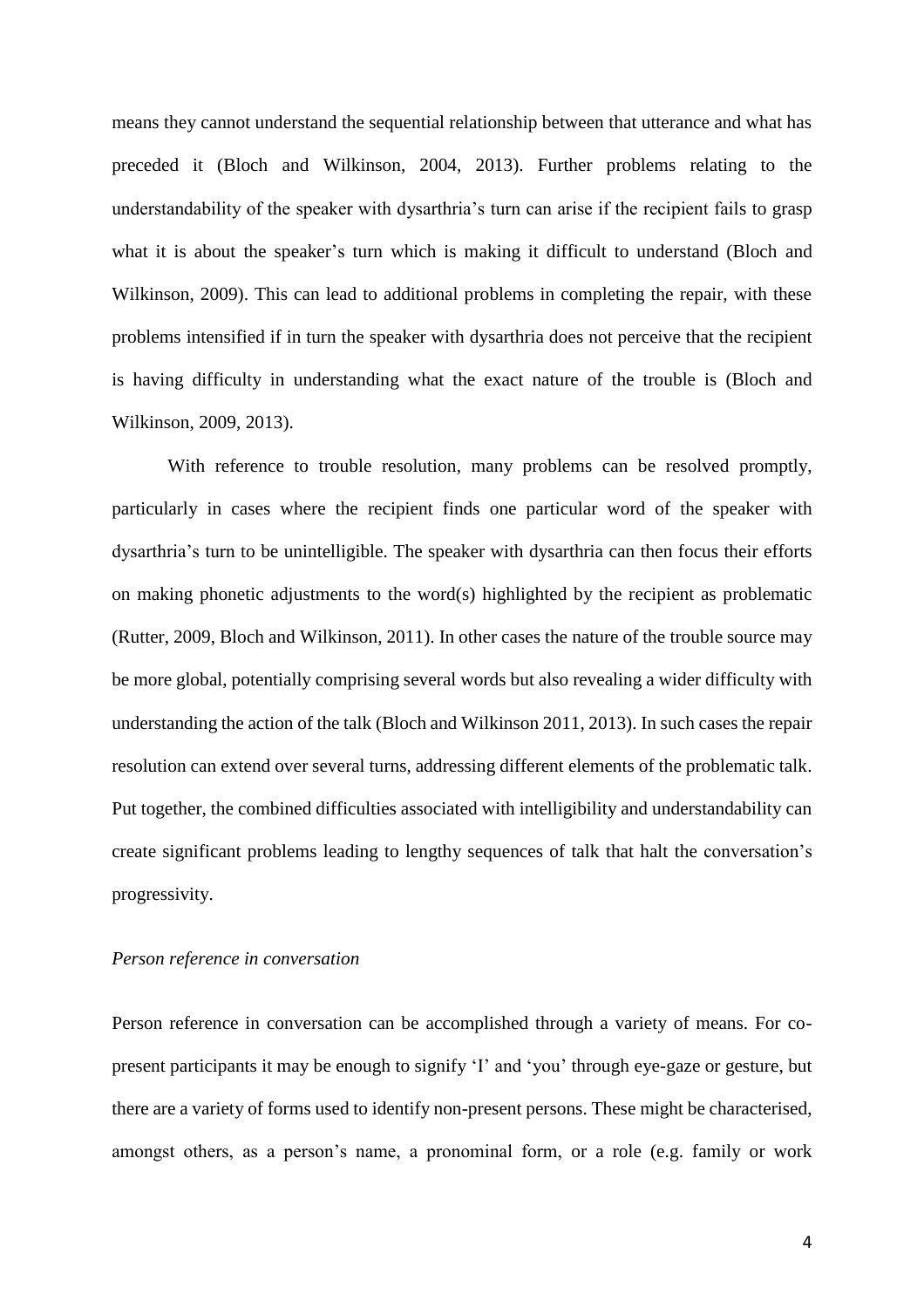relationship) (Schegloff, 1996). Two key principles of person reference have been identified: (1) a preference for minimisation and (2) a preference, wherever possible, for using a recognitional reference form (Sacks and Schegloff, 1979). Minimisation states that person reference should be done using a single reference form (e.g., one name or one role rather than a name and a role). Recognitional reference forms are those that convey to the recipient that they ought to know, or know of, a particular person. Recognitional reference forms include names (such as first names, surnames) and recognitional descriptors (e.g., 'the man living opposite'). Referring to people using a first name alone (e.g., 'Simon') simultaneously satisfies the principles of recipient design and minimisation by making a known individual recognisable via a single word. In her collection of 219 instances of initial singular recognitional references to third persons, Stivers (2007) contends that if a name were possible it was used 93% of the time. Non-recognitional reference forms are used by a speaker to convey to the recipient that the person being referred to is someone the recipient does *not* know, including 'someone' or 'a woman I once worked with'.

In sum, we have a wide variety of person reference forms at our disposal, but there are organisational principles that reveal a preference for a recipient-designed form using a recognitional reference wherever possible.

### *Person reference in communication impairments*

The impact of communicative impairments on person reference in interaction has received relatively little attention. In the field of aphasia, isolated proper name anomias and problems with proper names within a wider aphasic language disorder have been documented (Geukes and Muller, 2015) but a focused examination of proper nouns or the more specific person reference, as they play out in conversation, is relatively rare.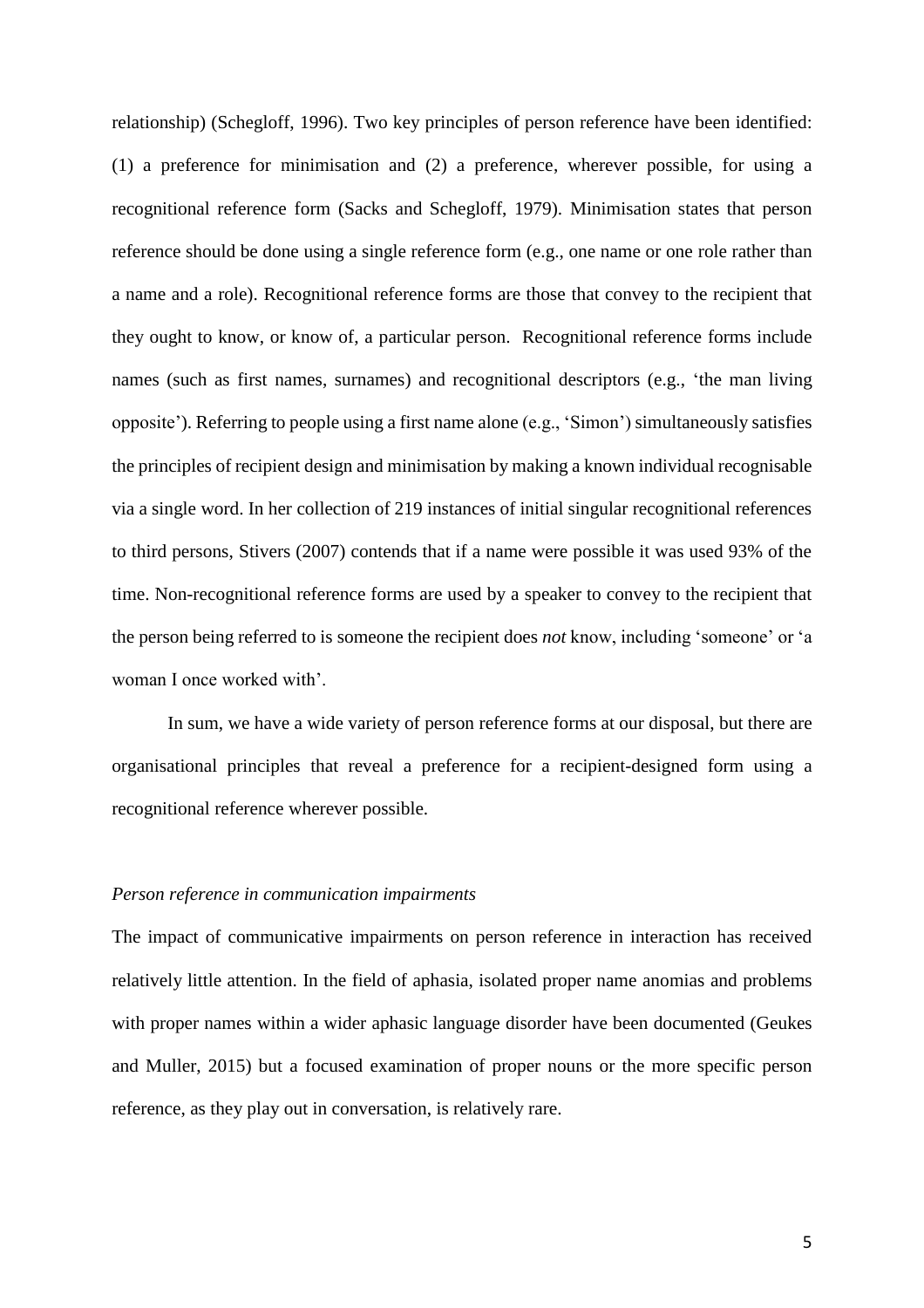Wilkinson (2009) was the first to investigate aphasia and proper noun production during everyday conversation from a CA perspective. Through his investigation of how a man with fluent aphasia (Derek) constructs person-referencing turns Wilkinson suggests that certain practices may have provided Derek with more time to access and successfully produce the desired proper nouns. The analysis highlights how features of language, such as the production of a name, can be an outcome of interaction practices, as well as those related to neuropsychological processing. Further work by Barnes (2013) presents a single case study of a speaker who recurrently utilises common noun phrases (e.g., 'that young bloke') as reference forms in place of proper nouns. The conclusion drawn is that such turn construction practices represent adaptations to proper noun anomia in conversation.

Penn *et al.'s* (2015) paper addresses mentions of persons by a person with aphasia which are shown to prove problematic by the (non-aphasic) recipient. Using one case (JD in conversation with a speech and language therapist) four instances of other-initiated repair are presented – all of which feature troubles with person reference. The difficulties experienced are varied, including person recognition ('who is X?'), relational components ('what is the relationship between X and Y?' and phonemic paraphasias ('scanner girl' instead of 'spanner girl' used as a colloquial term for 'mechanic'). It is important to note that at least one of the troubles is also characterised by difficulties in recognising the turn's action: 'scanner girl' for example, turns out to be a self-reference by the person with aphasia, something that proves particularly problematic for the recipient. The instances examined all show how sensitive references to persons are in the talk of people with aphasia.

In the field of dysarthria, reference to persons as a specific area of enquiry is even less common. An episode of talk between a woman with acquired dysarthric speech and her partner (Extract 4: Wilkinson *et al.* 2011) features a problem with two names within one turn construction unit (TCU) resulting in an extended repair sequence beginning with natural speech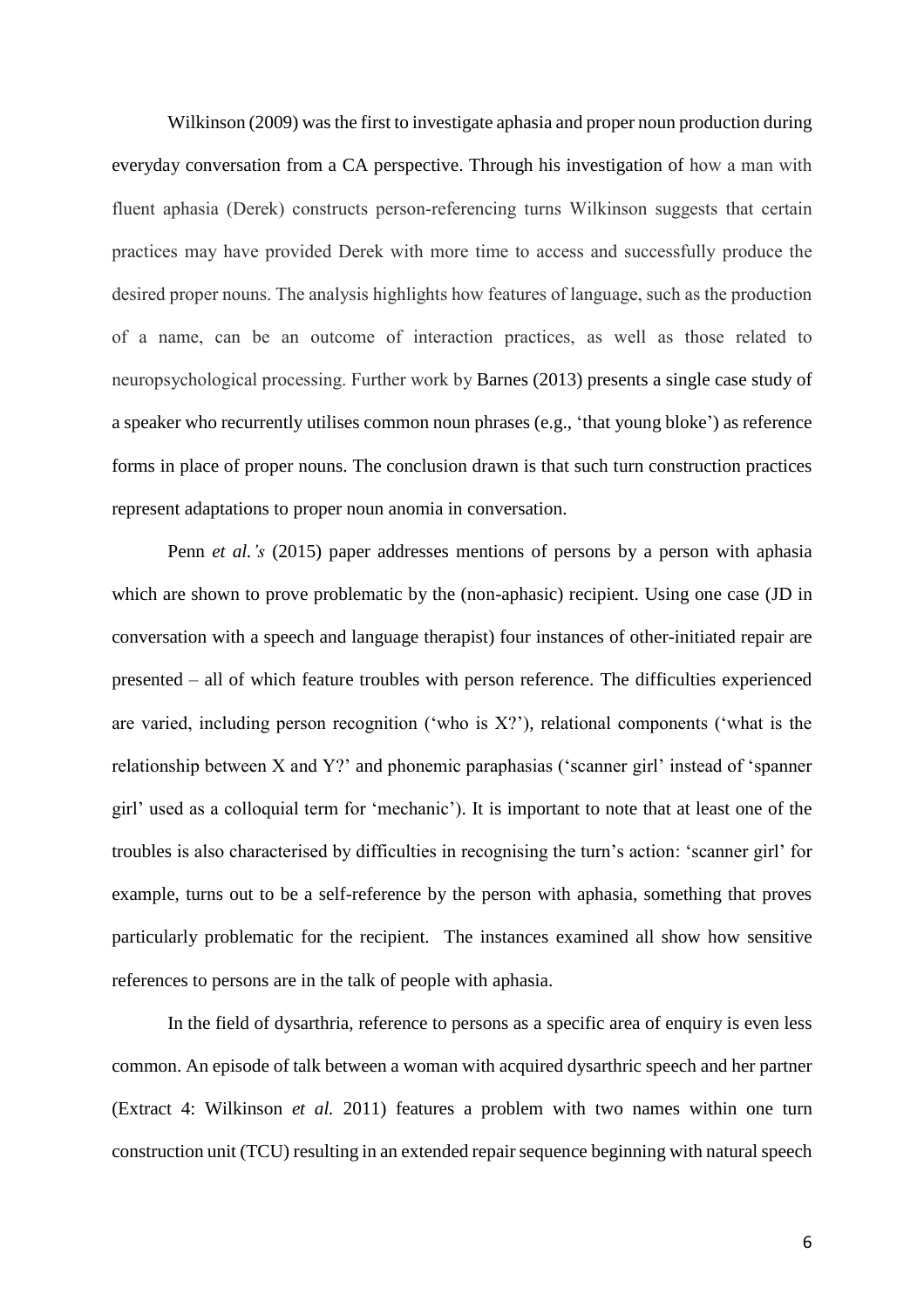but then utilising a speech generating device to pursue a self-repair. In this case, the difficulties encountered by the recipient relate initially to the (un)intelligibility of the naturally spoken trouble source turn but then to additional SGD output that compounds the problem by adding further, non-repair related, information.

Subsequent work by Bloch and Wilkinson (2013) addresses reference to persons in dysarthric talk as a central concern. The name 'Gladys' proves to be particularly challenging for the participants given its placement within the SGD produced utterance 'and we have a new lady, Gladys' (referring to a new person at a day centre). The ensuing talk is characterised by a series of SGD- and natural-speech-mediated repair sequences lasting over three minutes. Once it has, eventually, been made intelligible, the recipient has trouble in understanding what the name Gladys is being used for. Ultimately these troubles are resolved through natural speech and the use of shared referential knowledge (see also Penn *et al*. 2015). The most significant feature within this sequence is how repair attempts by the speaker with dysarthria can become new trouble sources in their own right. This has a significant impact on the recipient's ability to understand what is being said and to recognise the relationship between an immediately prior turn at talk and whatever has come earlier.

## *Methods and Participants*

The data were collected as part of a study on interaction between people with progressive dysarthria and family members. UK National Health Service (NHS) research ethics approval was granted prior to data collection. Each family was loaned video camera equipment. They were then asked to record themselves, with no researcher present, for approximately 30 minutes. It was requested that the recording take place during a regular opportunity for everyday conversation. This process was repeated at three-monthly intervals over an 18-month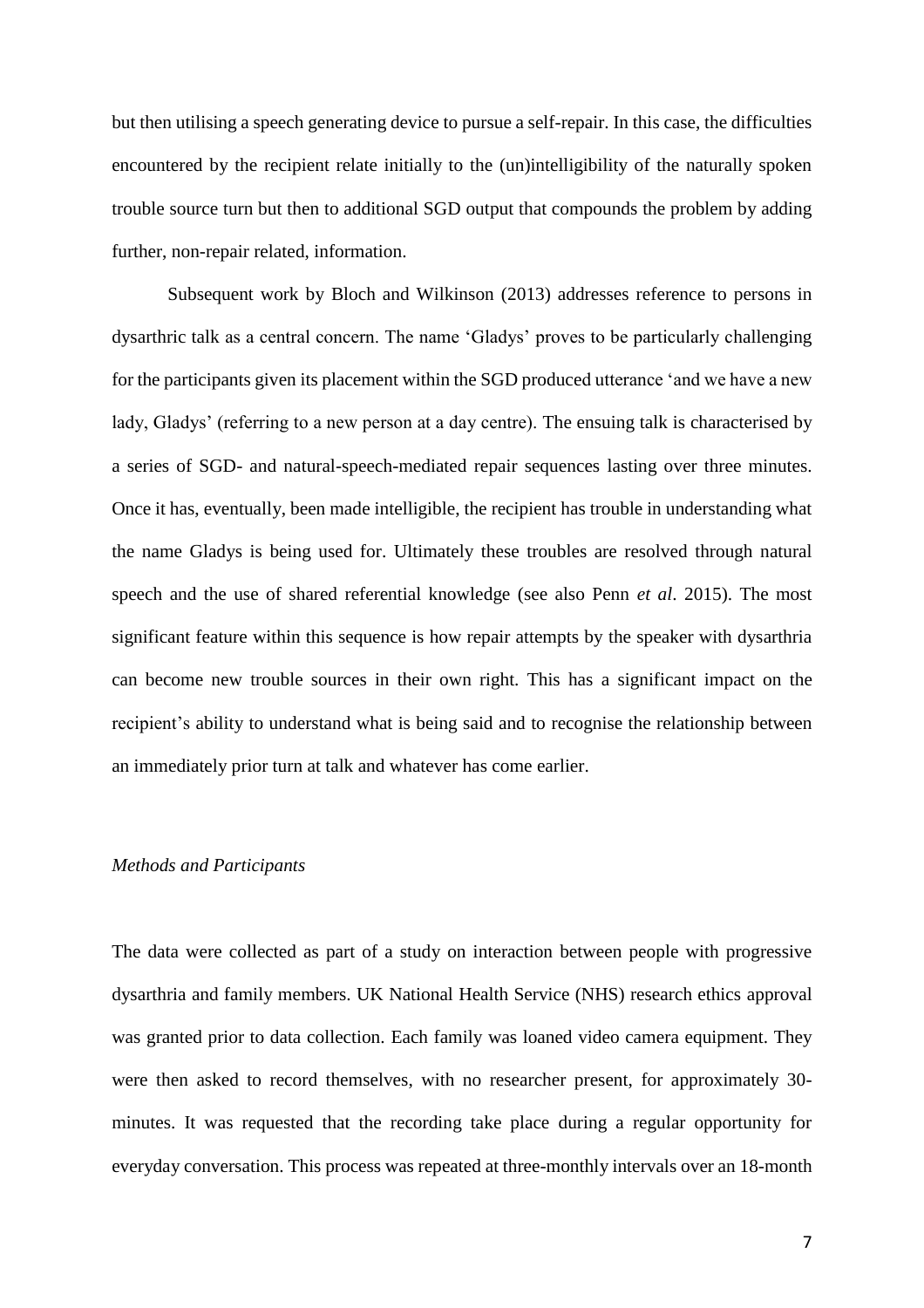period. Each video recording was then examined for potentially interesting interactional phenomena.

It was noted throughout that references to people's names made by speakers with dysarthria were being treated, by recipients, as problematic. In some instances this resulted in extended repair sequences. A series of extracts featuring problems with references to people was then identified and the talk transcribed using CA conventions (Jefferson, 1984). A closer analysis of repair followed with ongoing refinement of the transcripts. Each sequence was then subjected to an in-depth analysis, which focused on explicating the sequential context in which the phenomenon was occurring, the interactional work that was being achieved and the orientation of the participants towards the phenomenon.

Data from four different dyads are presented below. In each dyad one person has a diagnosis of ALS with an associated dysarthria. Each person's speech profile varies depending on the speech-subsystems affected. Alex, for example, has significantly reduced breath support, whilst for Brenda, the difficulties are related to hypernasality. Rose has predominantly articulatory problems whilst Jean is *anarthric* with no ability to produce meaningful speech for communication, just some residual gross vocalisations. For all of the participants with ALS, articulation, particularly tongue function, is problematic. In terms of intelligibility their conversation intelligibility ratings on the Frenchay Dysarthria Assessment (Enderby and Palmer, 2007) vary from grade 'b' ('speech abnormal but intelligible: patient occasionally has to repeat') to grade 'e' ('Patient totally unintelligible').

In the following analysis it is noted that reference to persons are clearly part of the everyday talk of people with dysarthria but that such references are one type of action that appear to be treated as problematic by recipients. There is, therefore, value in examining how troubles with person reference arise, and how they are manged. The analysis is presented through six extracts across three sections.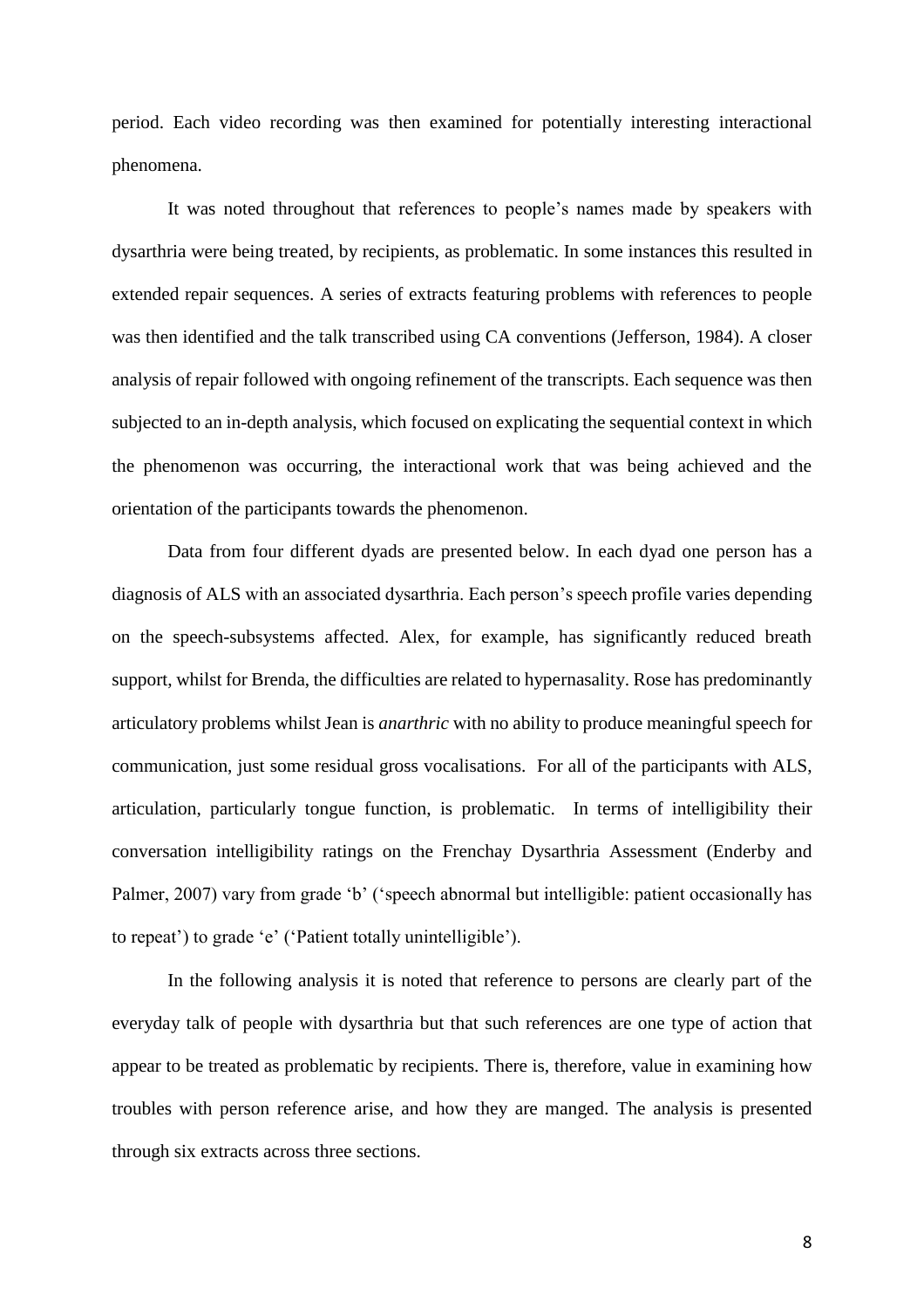Section 1: The first two extracts feature talk in which a person's name is treated as problematic, largely in terms of intelligibility. These troubles are resolved promptly enabling talk to progress.

Section 2: In this section there is some degree of ambiguity or uncertainly regarding the person reference. The nature of the problems is still rooted in intelligibility but the recipient displays at least some degree of difficulty in establishing the person to whom the speaker is referring. Section 3: Here, the speakers with dysarthria have more significant intelligibility problems. This is qualified both through speech sound/intelligibility measures but also through how their contributions in interaction are designed. Both dyads employ augmentative strategies that alter turn design and turn receipt practices. For these final two extracts the problems experienced relate to action as much as (un)intelligibility, with the recipients displaying uncertainty as to what is being attempted by the speakers' turns.

# **Analysis**

### **Section 1**

Prior to the following extract Pete and his mother Brenda have been talking about neighbourhood friends and acquaintances with young children.

Extract 1

| 01 |   | they >the-it's just a< whole stream of (0.4) either boys or $\lceil$ girls! $\rceil$ |
|----|---|--------------------------------------------------------------------------------------|
| 02 | В | $\lfloor$ ((nods)) $\rfloor$                                                         |
| 03 |   | (1.0)                                                                                |
| 04 | P | but-er when you think there's a fifty fifty chu-hance so=                            |
| 05 | в | =yes (0.3) wi-(0.2) with Vhikey.                                                     |
| 06 |   | $\lfloor$ ((points to Pete)) $\rfloor$                                               |
| 07 |   | (1.0)                                                                                |
| 08 | P |                                                                                      |
| 09 | в | $\lfloor$ ((nods)) $\rfloor$                                                         |
| 10 |   | yeah yes they still haven't decided on a name                                        |

Pete's talk about boys and girls (line 01) makes relevant the potential for person reference although at this point there has been no mention of any particular name. It is then Brenda who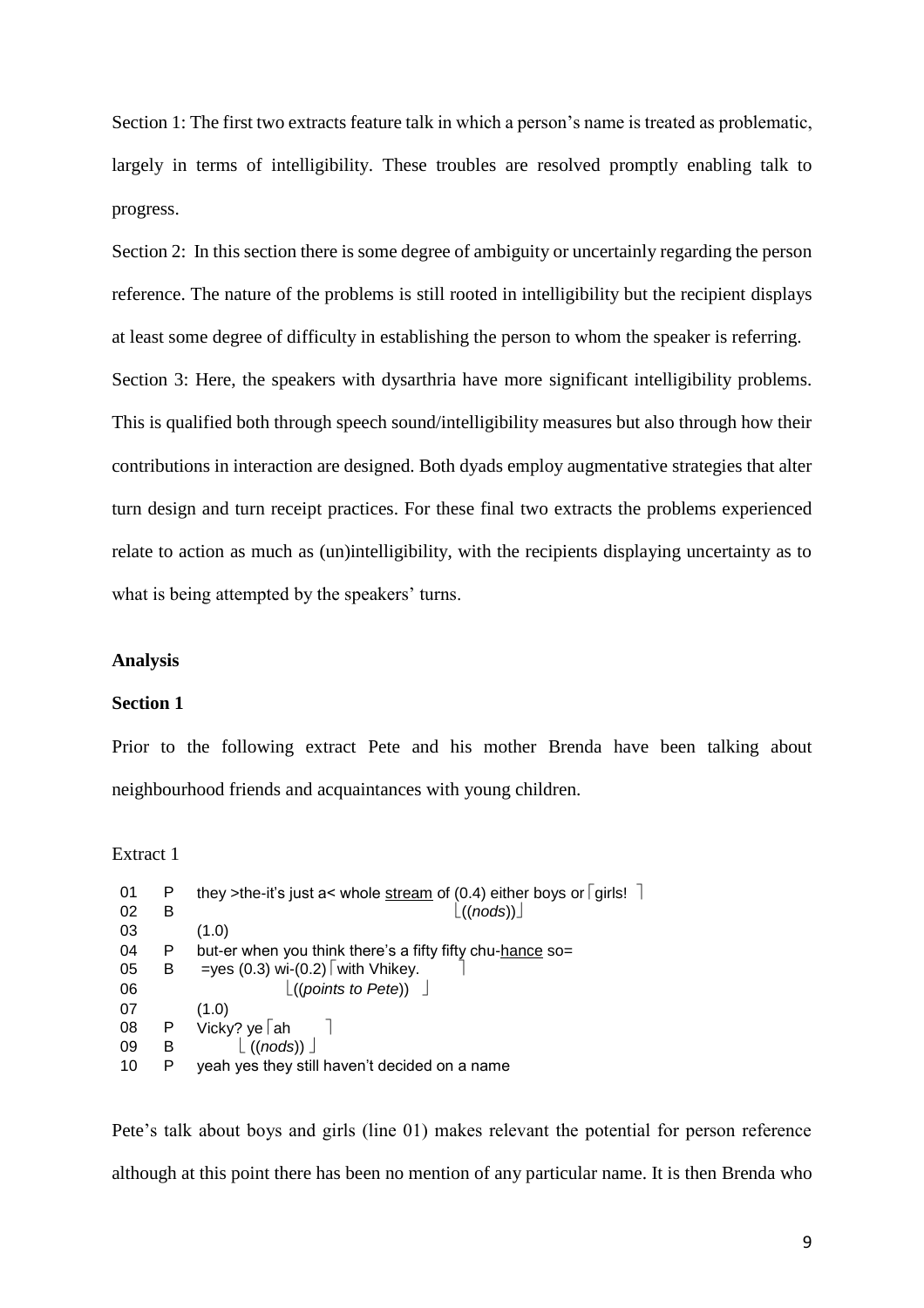produces the name Vicky (line 05). This reference is accompanied by a pointing gesture towards Pete. This gesture may be actioning an expectation of recognition or knowledge to which Pete has additional access.

Whilst there is no significant trouble here, the fact that there is a one-second silence followed by Pete's hearing display (line 08) with rising intonation provides evidence that Vicky is not totally unproblematic. It is at least an item that demands some attention by Pete in offering it as a *candidate understanding* for confirmation (Heritage, 1984). The progression here is prompt. Brenda confirms via a head nod and Pete reveals his understanding of the reference with agreement and what appears to be an update on Vicky, and potentially her partner's, decision regarding their baby's name. The nature of the trouble in this extract may relate to (un)intelligibility, to person recognition, or potentially, to a combination of both.

# Extract 2

Prior to the talk in this extract Tom has been reporting how two, unnamed, people have queried whether Rose has had a stroke.

| 01 | т | an they went for the x-rays and brain scan I said the um I told em the                                           |
|----|---|------------------------------------------------------------------------------------------------------------------|
| 02 |   | brain scan was perfect perfectly clear                                                                           |
| 03 | R | ((nodes))                                                                                                        |
| 04 | т | and er nothing to do with $\lceil e \rceil$ stroke at all                                                        |
| 05 | R | $\mathsf{m}\mathsf{m}$                                                                                           |
| 06 | R | ((coughs))                                                                                                       |
| 07 |   | (4.0)                                                                                                            |
| 08 | т | $^{\circ}$ er: $^{\circ}$                                                                                        |
| 09 | R | $(2 \text{ syllables})$ $(0.3)$ $(3 \text{ syllables})$ $\frac{\text{Jan}}{1}$ syllable) $(4 \text{ syllables})$ |
| 10 | Τ | $=$ yo $\lceil u \text{ what } \rceil$                                                                           |
| 11 | R | $\lfloor$ (Janet) $\rfloor$                                                                                      |
| 12 |   | (0.5)                                                                                                            |
| 13 | Τ | Janet asked?=                                                                                                    |
| 14 | R | $=(Brenda)$ (.) (Brenda)                                                                                         |
| 15 | т | oh that's the first time she's spoken to you >when you went to have                                              |
| 16 |   | yer hair done<                                                                                                   |

The extract begins with Tom's reference to 'perfectly clear' scans and his report that there is no link to a stroke at all (line 04). There is then a lapse in the talk before Tom initiates minimally to be followed by a more substantive utterance by Rose (line 09). The turn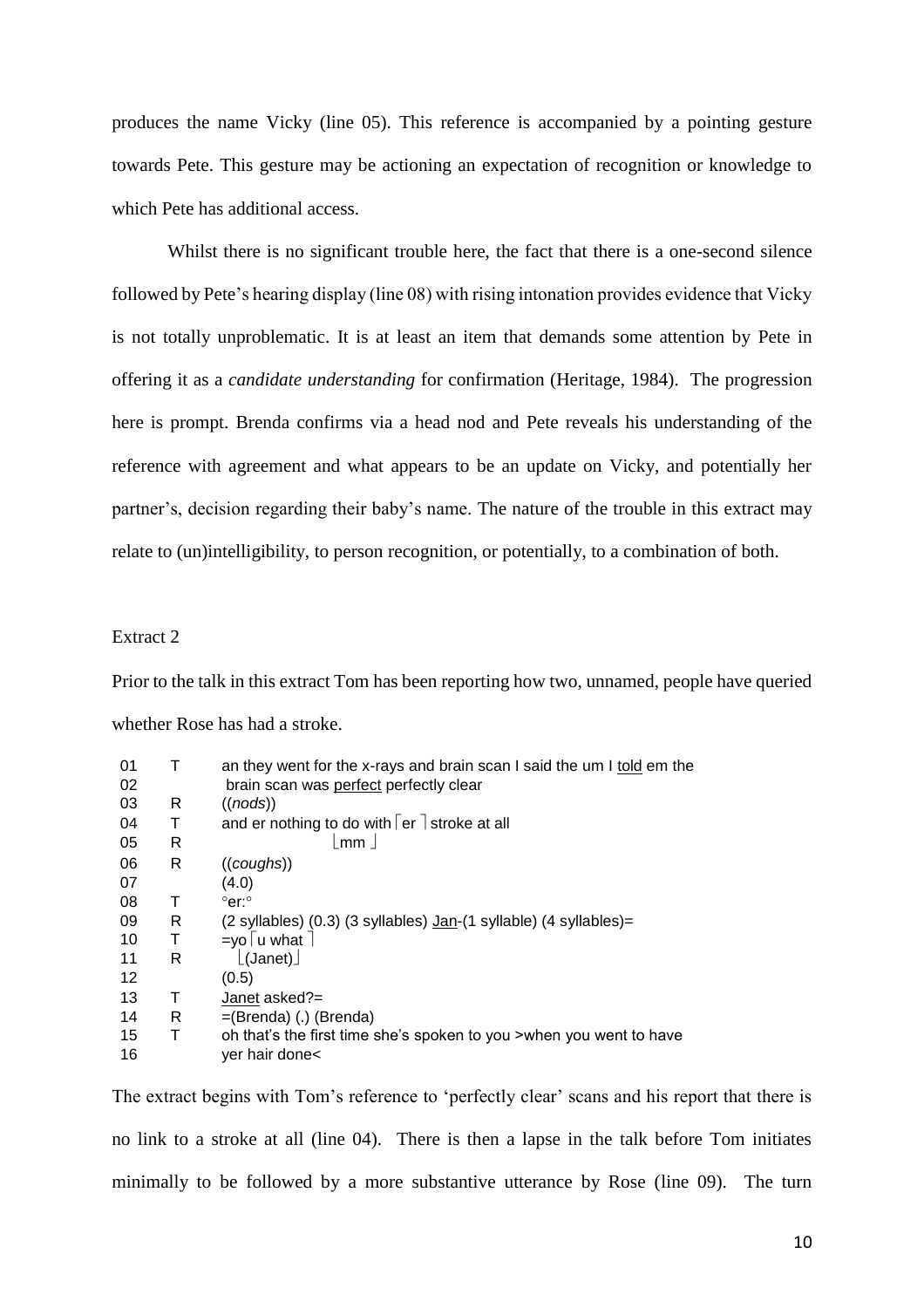comprises a series of syllables which are shown subsequently to be unintelligible. Tom follows this immediately with an other-initiation of repair. This action treats Rose's prior turn as problematic although the exact nature of the trouble source is not specified. Tom's 'you what' (line 10) performs an open-class repair initiation indicating the need for a full repeat of the prior turn.

Rose provides an overlapping repair attempt (line 11). This repair treats, in the first instance the name 'Janet' as the trouble source. There is then a pause before Tom displays both a hearing of the repair with his repeat of 'Janet' together with his understanding that it is Janet who has asked something. Tom's utterance in line 13 may have a double function here; both to receipt/display what he has heard, but also, in the form of an incomplete utterance, to do a further other-initiation of repair on Rose's talk. Tom is in effect saying, 'I now know the first part of the utterance in line 09 was 'Janet asked' but I don't know what the next word(s) wasplease supply it' (which Rose then does). In retrospect we can see that the whole phrase 'Janet asked Brenda' is in fact treated as repairable as the sequence proceeds.

### **Section 2**

In Extract 3 Brenda enquires whether Pete has had contact from someone called John. Having established a name reference, further repair work is required to identify the exact person to whom Brenda is referring.

Extract 3

| 01 |   | °veah°                                                                     |
|----|---|----------------------------------------------------------------------------|
| 02 |   | (4.0)                                                                      |
| 03 | Р | °but er: °                                                                 |
| 04 | В | $\circ$ ha- haf (0.2) you (heard) (.) frum (.) $\downarrow$ Jhohn lhhately |
| 05 | P | have I heard from (.) John?                                                |
| 06 | B | $((nodes))$ (1 syllable)                                                   |
| 07 |   | (1.0)                                                                      |
| 08 | Р | John?                                                                      |
| 09 |   | (3.0)                                                                      |
| 10 | Р | John-John LaMette?=                                                        |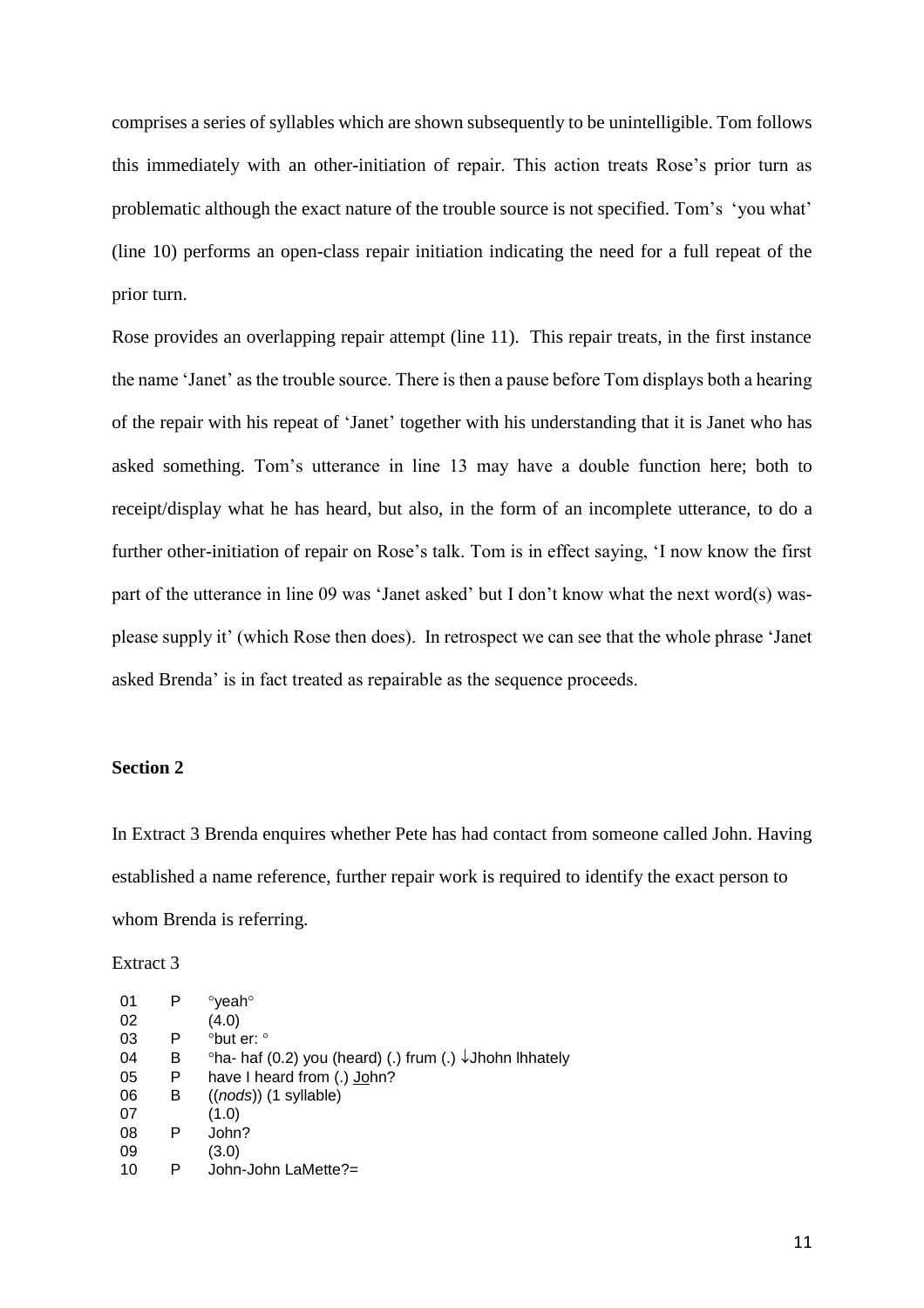| 11 | - B | =veah                                            |
|----|-----|--------------------------------------------------|
| 12 |     | P ((shakes head)) NO                             |
| 13 |     | (0.4)                                            |
| 14 | P   | >I think-I think< we had a card but I'm not sure |

Brenda initiates a new topic (line 4) with a first pair part enquiry about John. Given her use of this person reference we may assume that John is a person with whom both Brenda and Pete are familiar. In next turn position Pete produces an other-initiated repair with a recast of her talk placing a stress emphasis on the person reference together with a slight pause prior to its production. At minimum Pete displays his awareness that Brenda is making an enquiry about another person. Through this turn Pete offers an understanding check for Brenda to accept or refute. Through her subsequent head nod Brenda attempts to show that John's hearing of her talk is correct. She also expands the meaning with further specificity, possibly through the production of his surname, although this proves unclear to us as well as to Pete.

Whatever Brenda is attempting through her talk in line 6 is again treated as problematic by Pete with a second other-initiated repair. He repeats 'John' despite Brenda's prior affirmation. With no uptake by Brenda, John now self-selects (line 10) and reveals the potential nature of his difficulty. His production of John + surname, a third other-initiated repair, provides evidence that 'John' in isolation is not enough. It may be the case that given its commonality the name John, in isolation, is too ambiguous for confident recognition. In adding a surname Pete is attempting to establish the exact person to whom Breda is referring. Pete's candidate surname is then confirmed by Brenda in line 11 enabling Pete in next turn to respond to the original first pair part enquiry. The nature of the trouble in this extract is again potentially related to (un)intelligibility but with additional ambiguity as to which John Brenda is referring. With three other-initiated repair turns addressing the same trouble source we begin to see how each of these actions structurally delays the ongoing progressivity of the sequence and therefore the conversation (Bloch & Wilkinson 2013, and Griffiths et al., 2015).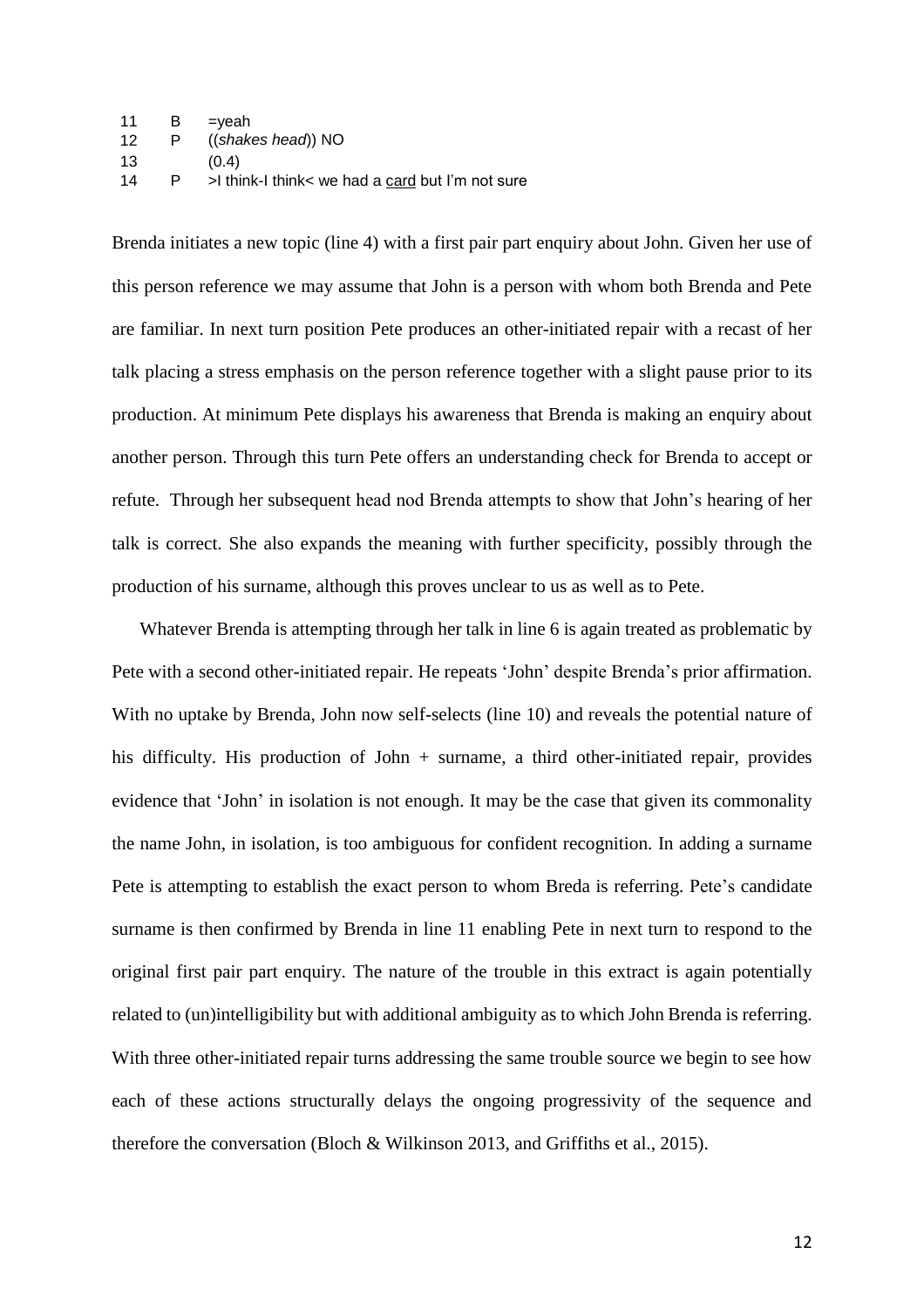Extract 4 is taken from a conversation between Rose and Tom. The main feature is one of other-initiated self-repair. The talk follows a natural break in the conversation.

| °sh°(.) °k° she was pleased that er (0.3) Kay had rung us= |
|------------------------------------------------------------|
|                                                            |
|                                                            |
|                                                            |

Rose initiates this sequence with news about two people, Jean and Kay (line 01). The turn beginning 'oh' indicates a possible departure from prior talk topic and that what follows should treated as newsworthy by Tom. There is no immediate uptake by Tom (line 03), and, following a 0.5 sec silence, Rose self-selects to add an increment (Ford *et al.* 2002) to her first utterance, in the form of a tag question, marking it as an explicit question action, thus implicating an answer response by Tom. It is possible that Rose is expecting an uptake after her first turn, but when this does not occur, she adds further talk making a next turn uptake by Tom more accountable.

Tom then displays a trouble with the prior talk (line 05). By saying 'who?' he is locating a person reference in Rose's prior talk as problematic. This reveals some level of hearing on the part of Tom, that is, he is showing that he has heard enough of Rose's talk to know that she has made reference to a person or people, but he does not know, at the point, the actual name(s).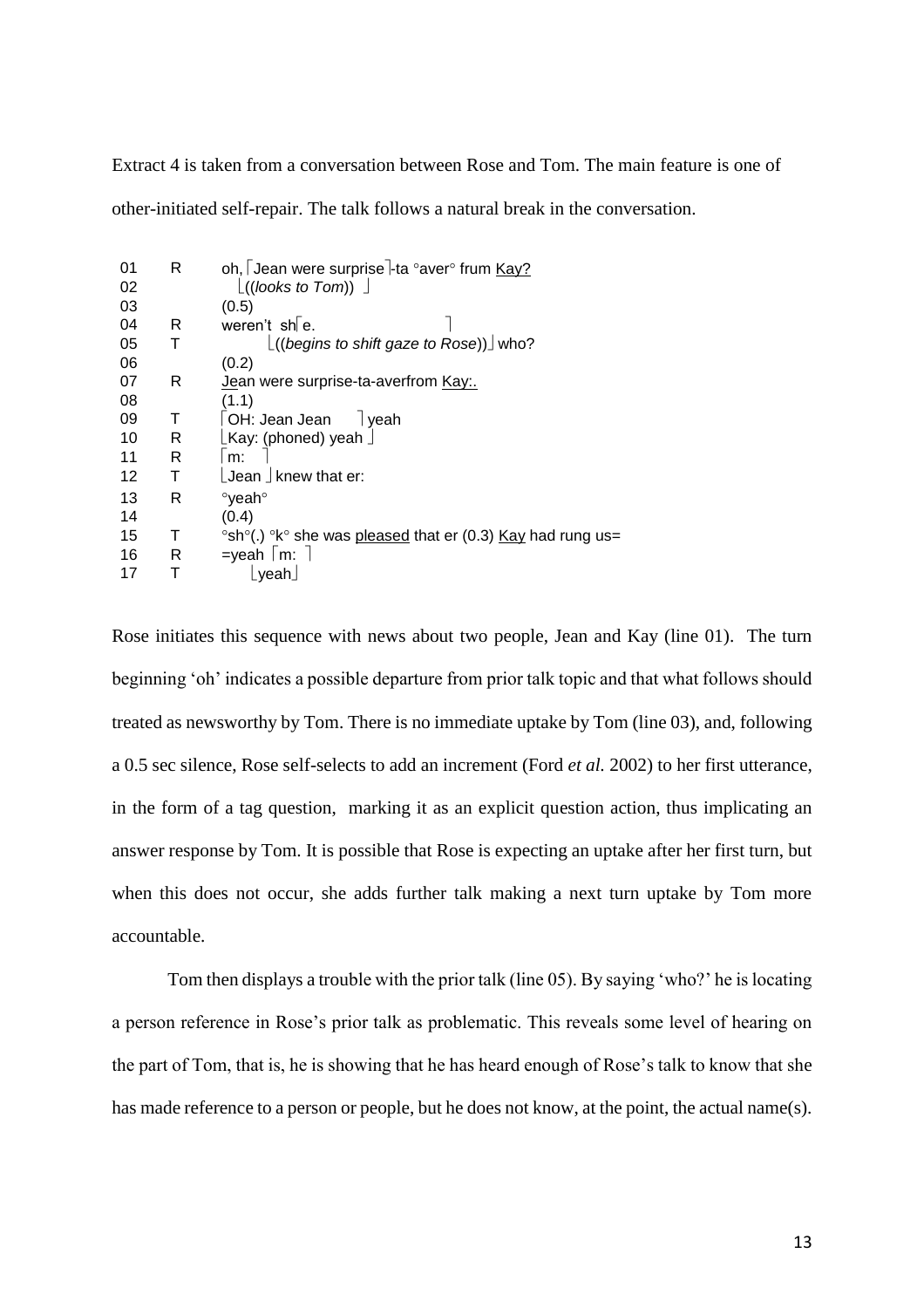Given that the trouble source turn makes reference to two people, Rose now repeats the full turn, dispensing (Schegloff 2004) with the initial 'oh' and the follow up increment from line 04, as both named people are potential candidates for the target of Tom's other-initiation of repair. The notable change in the attempted repair completion turn from the original trouble source turn is a stress on the two name forms: Jean and Kay. Following a silence at line 08, Tom produces his hearing of Rose's attempted self-repair completion. Then through a repetition of 'Jean' he makes public the specific name reference he found problematic. As well as repeating the repaired item Tom also adds an acknowledgement – 'yeah' (line 09). Through saying 'yeah' Tom may be acknowledging a hearing, but he may also be doing an agreement with the action of the trouble source turn, in this case an agreement with Jean's surprise 'to have heard from Kay'. The agreement would be relevant here given that Rose is not offering this as news but rather as something to be agreed on, as demonstrated through her question action in line 04. At this point, it is only clear that Tom has now heard the prior trouble name 'Jean'. However, subsequent talk by Tom at line 15 does show that he has now heard and understood the full trouble source turn.

In both prior extracts the participants have encountered a trouble with the dysarthric speakers' talk. A repair has been initiated by the recipient of the trouble source turn. This initiation has signalled, to some degree, the nature of the trouble enabling an attempted repair completion. Neither extract shows immediate resolution. There are a series of OIRs in extract 3 as the reference to John unfolds, and in extract 4 the OIR is ambiguous given the presence of two names in the trouble source turn itself.

### **Section 3**

Extract 5 is taken from a conversation between Alex and Molly. Whilst still using speech as the primary modality, the participants have developed a highly collaborative turn exchange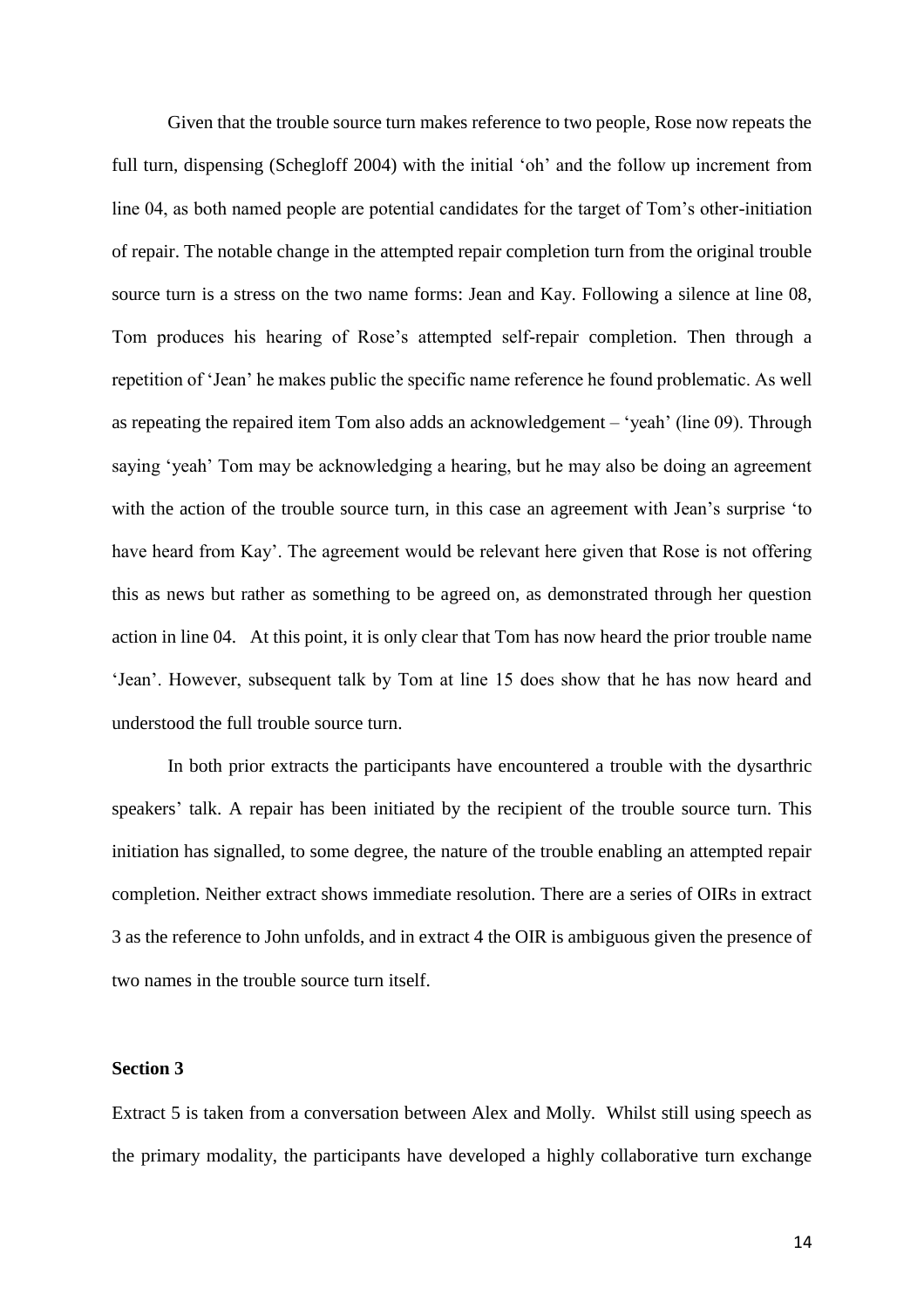system featuring the production of single words or letter names by Alex in the first turn position followed by a redoing of the same turn item(s) in the next turn position by Molly. This dyad's system has been described previously (Bloch, 2005, Bloch and Beeke, 2008). Immediately prior to this sequence Alex and Molly have been discussing Alex's move to a new room, on a new floor, in the nursing home in which he lives. Molly has drawn attention to the fact that he will be living amongst new people. Alex's utterance : 'I will hear Anne' is subsequently treated by Molly as a third party tease, making reference to Anne as someone who, presumably, is known for being loud. The issue here is the accomplishment and recognition of Anne as a person reference.

Extract 5

| 01 | Α  | (l:e∷)                      |
|----|----|-----------------------------|
| 02 |    | (0.3)                       |
| 03 | М  | eye                         |
| 04 |    | (0.5)                       |
| 05 | Α  | (wull heyar)                |
| 06 |    | (0.4)                       |
| 07 | М  | will                        |
| 08 |    | (0.4)                       |
| 09 | Α  | (hear)                      |
| 10 |    | (0.8)                       |
| 11 | Μ  | I will:                     |
| 12 |    | (0.5)                       |
| 13 | Α  | (hear)                      |
| 14 |    | (0.3)                       |
| 15 | Μ  | hear?                       |
| 16 |    | (0.6)                       |
| 17 | Α  | (ay en)                     |
| 18 |    | (0.4)                       |
| 19 | Μ  | ay:                         |
| 20 |    | (0.6)                       |
| 21 | A  | (en en)                     |
| 22 |    | (0.3)                       |
| 23 | M  | en en                       |
| 24 |    | (0.6)                       |
| 25 | Al | (e)                         |
| 26 |    | (1.0)                       |
| 27 | М  | ay en en?                   |
| 28 |    | (0.5)                       |
| 29 | Α  | (°he.)                      |
| 30 |    | (0.3)                       |
| 31 | M  | E                           |
| 32 |    | (1.8)                       |
| 33 | М  | ay en en ee?                |
| 34 |    | $\lfloor$ ((puzzled look))] |
| 35 |    | (0.3)                       |
|    |    |                             |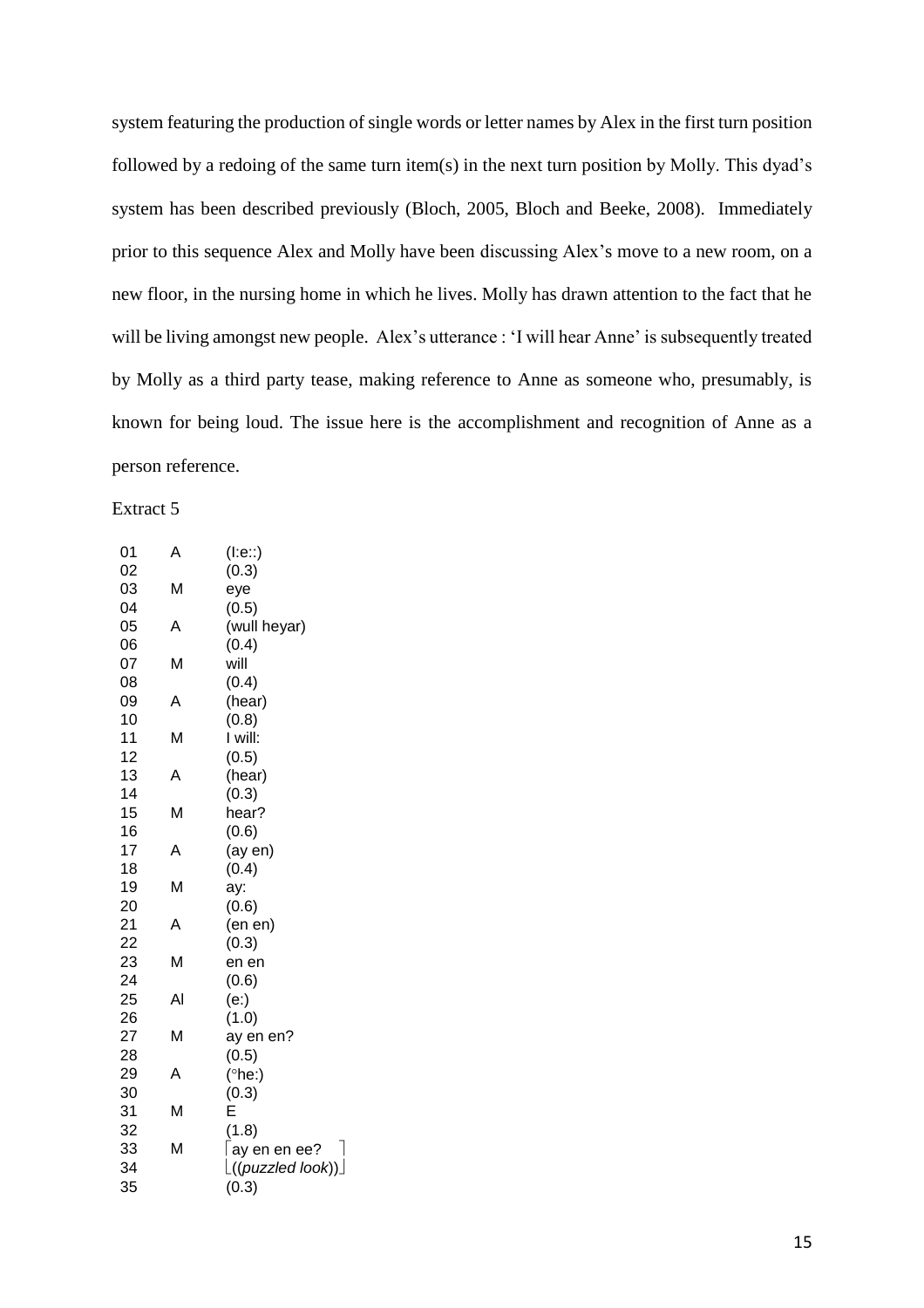| 36 | Α  | ((moves lower lip))                                              |
|----|----|------------------------------------------------------------------|
| 37 |    | (0.7)                                                            |
| 38 | Mo | °what's that°.                                                   |
| 39 |    | (2.5)                                                            |
| 40 | M  | £ay en en ee£ I c(h)an't work that out!                          |
| 41 | A  | $\lfloor$ ((smiles))                                             |
| 42 |    | (0.4)                                                            |
| 43 | M  | huh-ha-ha-HUH it's not >another one of my<                       |
| 44 |    | $\overline{\phantom{a}}$ but er:<br>$ $ spelling                 |
| 45 | A  | $\lfloor$ (1 syllable) $\rfloor$                                 |
| 46 |    | (1.2)                                                            |
| 47 | Α  | (er:na:me)                                                       |
| 48 |    | (1.0)                                                            |
| 49 | M  | $I(.)$ will?                                                     |
| 50 |    | (0.3)                                                            |
| 51 | A  | (her name)                                                       |
| 52 |    | (0.4)                                                            |
| 53 | M  | her name                                                         |
| 54 |    | (0.2)                                                            |
| 55 | A  | ((moves lower lip))                                              |
| 56 |    | (0.2)                                                            |
| 57 | M  | whose name?                                                      |
| 58 |    | (2.0)                                                            |
| 59 | M  | OH SO-HAHA-HAHA-↑HA (0.4) ha-ha (.) ↓ha=                         |
| 60 | Al | $\lfloor$ ((smiles))                                             |
| 61 | M  | $=(0.4)$ °ha ha-ha ha-ha (0.3) $\lceil$ °ah ha. $\rceil$         |
| 62 | A  | $\lfloor (1 \text{ syll}) \rfloor$ =                             |
| 63 |    | $=\left[ (1 \text{ syll}) \right]$                               |
| 64 | М  | $\lfloor$ £it $w(h)$ as $\rfloor$ another one of my spelling (.) |
| 65 |    | 「things wasn't it£ ิ (.) ay en en ee (.) Anne                    |
| 66 | Α  | $\lfloor$ (ay en en ee) $\rfloor$                                |
| 67 |    | (0.4)                                                            |
| 68 | M  | oh is 1Anne [on that 1floor?                                     |
| 69 | Α  | $\lfloor$ uh-huh: $\rfloor$                                      |
| 70 |    | (0.2)                                                            |
| 71 | A  | °huh                                                             |
| 72 |    | (0.3)                                                            |
| 73 | М  | $y(h)$ es!=                                                      |
| 74 | Α  | $=   (s$ miles $)  $                                             |
| 75 | M  | ha<br>∫oh huh-huh °ha right.                                     |

Alex initiates this sequence with a one syllable utterance which is collaboratively constructed between lines 01-13 to produce what appears to be an utterance in progress: 'I will hear'. Molly's redoing of 'hear' at line 15 features a questioning intonation. The tentative treatment of 'hear' in this turn may be attributable to intelligibility or it may relate to the ambiguity of the word as either the verb form 'hear' (as in 'to hear something') or a prepositional 'here' (as in 'this place here'). It is not possible, at this point, to know the nature of this uncertainty in repeat turn status.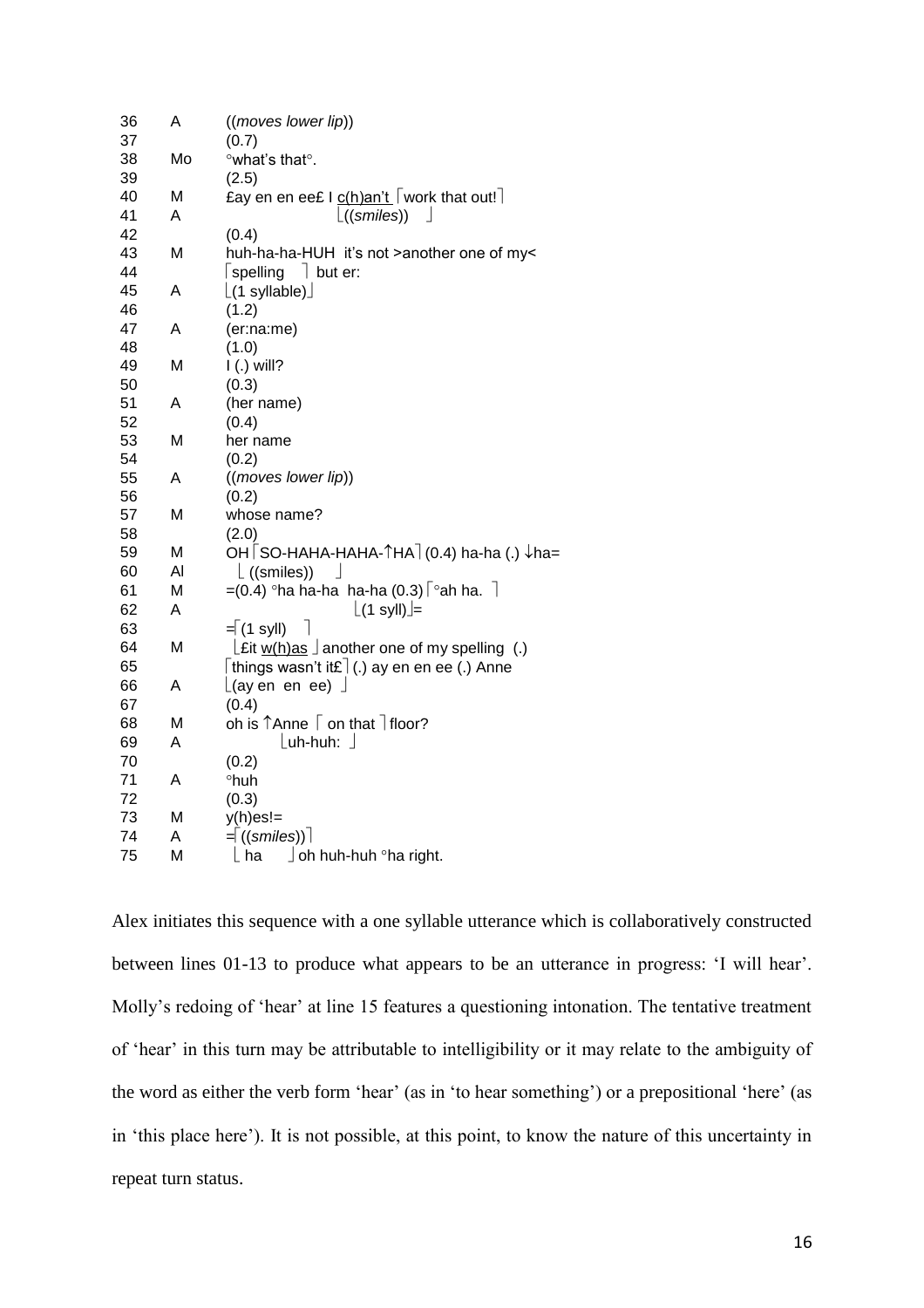Alex's next action continues the utterance in progress and so displays an acceptance of Molly's prior turn hearing. By line 31, Alex and Molly have jointly spelt four letter names 'a  $-$  n – n – e'. Following Molly's production of 'e' at line 31, there is a 1.8 second silence. The absence of Alex as next speaker here is potentially indicative of end of spelling or utterance completion work. In fact it is Molly who takes next turn following this silence. She offers a repeat of the prior letter names 'ay en en ee?' (line 33). Her questioning intonation and puzzled look implies further uncertainly as to the hearing and/or meaning of this construction. Alex now takes next turn to produce a characteristic lower lip movement, offering confirmation of the prior talk repeat. The evidence available to Molly at this point is that 'a-n-n-e' is a correct hearing and production of the utterance construction.

Molly now displays an indication of the nature of the trouble (line 38). She has provided a repeat of the prior spelling turn talk and Alex has confirmed this as correct, but she now asks 'what's that'. Through this turn she is displaying an inability to understand the meaning of utterance in progress. The individual grapheme names are intelligible but what they mean in combination is not understandable. Molly is neither able to construct a meaningful unit from the individual letters, nor recognise the action that the unit might play (i.e., that these letter forms might represent what she later realises is a person reference in the form of a female name). There is then a 2.5 second silence, providing Alex with an opportunity to self-repair, before Molly repeats the individual parts again and then saying 'I can't work that out!' (line 40). It is here that the full impact of the trouble is made explicit. In the same turn, Molly is showing her hearing of the utterance, but also displaying her trouble in establishing its meaning. It is the inability to make sense of collated individual letter names that is so problematic here. Alex begins to smile in overlap with Molly's talk at line 41 and this is followed by Molly's laughter (line 43). She now makes reference to her spelling competency before Alex talks in overlap.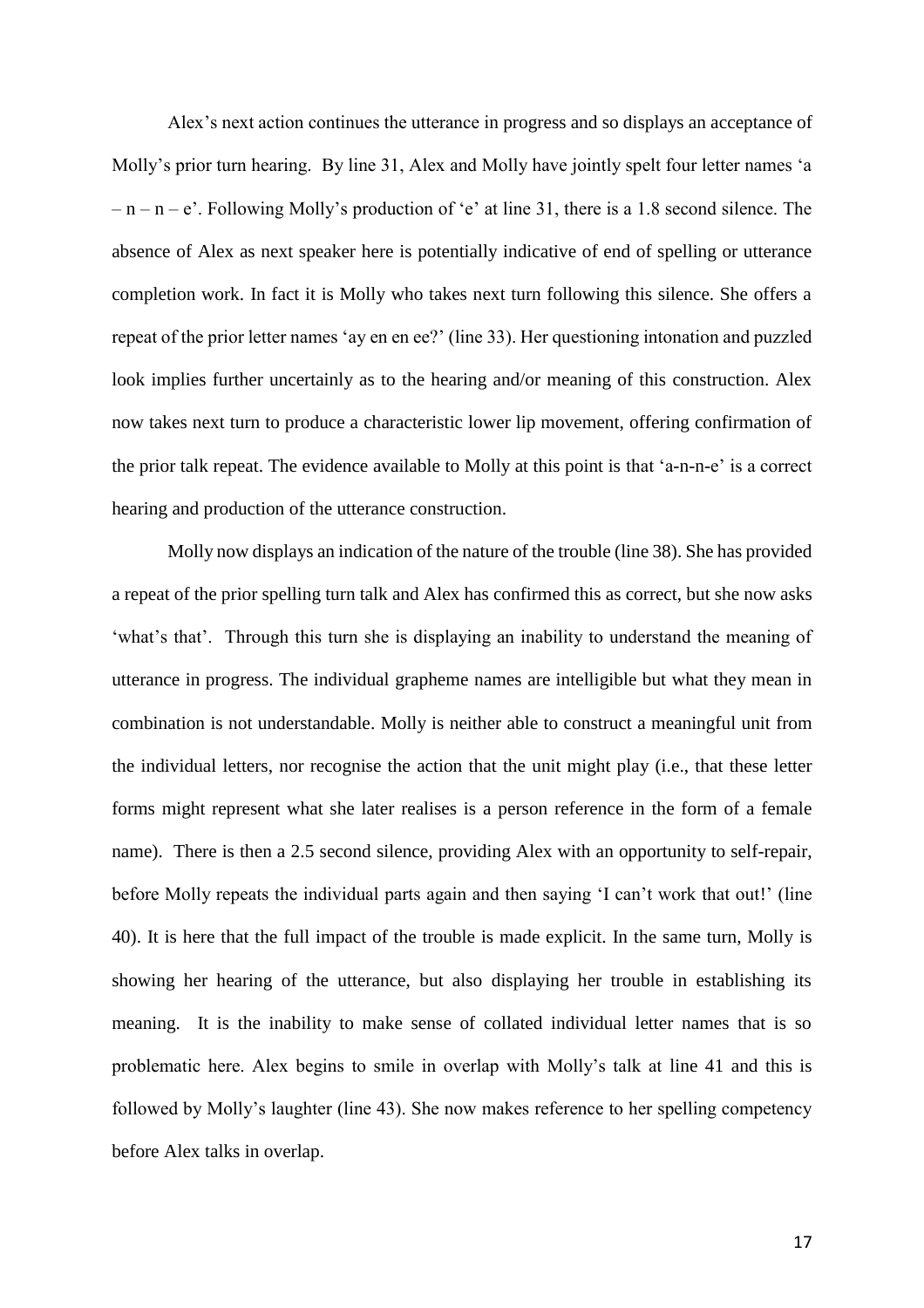Through the next series of turns Alex says 'her name', repeated by Molly at line 53 and confirmed by Alex with a lower lip movement in line 55. Molly then initiates a further repair by asking 'whose name?'. There is then a two second silence which is perhaps notable given that there is no attempt by Alex to repair the trouble indicated by Molly in the prior turn. It is after this silence that recognition and understanding are displayed. At line 59 Molly begins her turn with 'OH' before starting to say a word beginning with 'so' (possibly sorry) and then continuing with extensive laughter. Molly then takes ownership of the prior trouble by referring to her spelling and then repeating 'a-n-n-e' and saying the sum of the parts 'Anne'.

Having established the prior talk as making reference to a person called 'Anne', Molly now responds to the whole utterance 'I will hear Anne' with a question – 'oh is Anne on that floor' (line 68). Molly is thus treating Alex's utterance as news about the location of someone with whom she is already familiar.

This extract reveals, very clearly, an explicit sense-making process. The fundamental work of intelligibility is achieved through repeats and clarifications of hearings, but the accomplishment of understanding and appropriate next turn action is not simultaneous, requiring repair initiation and the provision of additional referential information. Even with the addition of 'her name', Molly does not immediately understand Alex's reference. One possible reason for this difficulty is the relationship that 'A-n-n-e' has to the larger utterance in progress. It is unclear whether Molly has fully understood the meaning of 'hear' and so may have difficulties in establishing the relationship between 'A-n-n-e' and what has come prior.

In the final extract Jean produces the utterance 'Mike's coming on Friday'. This appears to be a new topic initiation, following Ali's closing talk about one of Jean's friends. The fact that Jean is unable to produce any intelligible speech means that she must utilise non-verbal modalities such as finger spelling, hand gestures etc.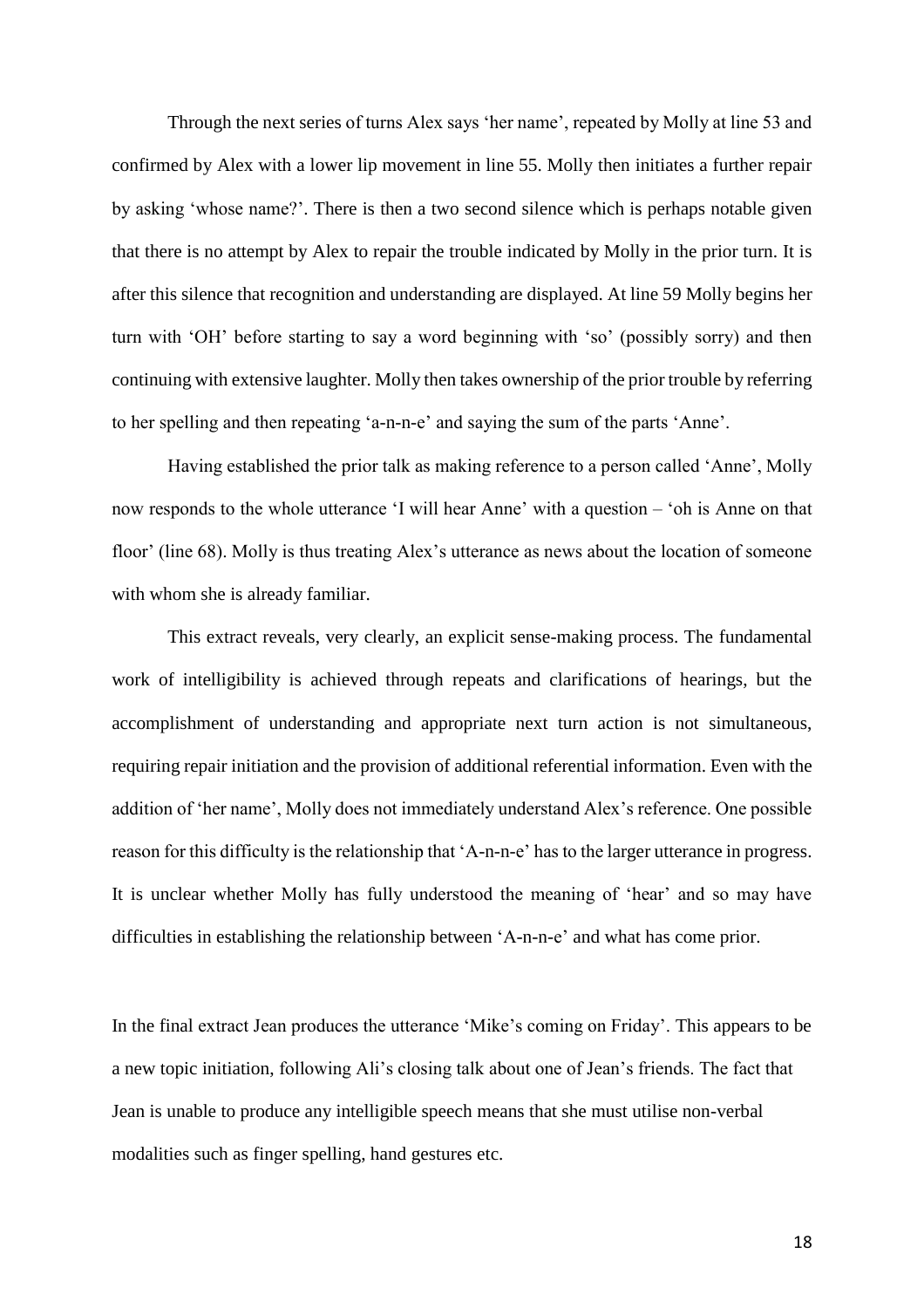# Extract 6

| 01 | A | I'll give her a call (0.4) and tell her ta give you the right number                 |
|----|---|--------------------------------------------------------------------------------------|
| 02 |   | (.) make sure she sends it to the right phone °h okay I'll give                      |
| 03 |   | her ring >in a minute< then we cun-when finished                                     |
| 04 | J | uh: $uh$<br>uh: uh                                                                   |
| 05 |   | $\lfloor$ ((finger spells 'W' and holds looking at A)) $\rfloor$                     |
| 06 | A | Wednesday=                                                                           |
| 07 | J | $=$ ((shakes head)) $\lceil$<br>uh uh:                                               |
| 08 |   | $\lfloor$ ((raises & shakes hands))                                                  |
| 09 |   | ((looks at A, finger spells 'M'- 'I'- 'K' - 'E'))                                    |
| 10 |   | (1.6)                                                                                |
| 11 | A | $um =$                                                                               |
| 12 | J | $= ((finger$ spells 'M,' holds position and looks at A))                             |
| 13 | Α | Em                                                                                   |
| 14 | J | ((finger spells 'l' then looks at A))=                                               |
| 15 | A | Eye                                                                                  |
| 16 | J | $\lceil$ ((finger spells 'K' then looks at A) $\rceil$                               |
| 17 | A | Mike.                                                                                |
| 18 | J | ((points to A with R index-finger and nods)) uh: h:urm:                              |
| 19 |   | (shifts finger from A, across room, towards self))                                   |
| 20 | A | okay ((nods head))                                                                   |
| 21 | J | $ur:: (1.0)$ ur<br>ur: ur                                                            |
| 22 |   | $\lfloor$ ((looks at A and finger spells 'F')) $\rfloor$                             |
| 23 | A | Friday.                                                                              |
| 24 | J | $\vert$ ((moves hand towards self)) ur ur:=<br>ur:                                   |
| 25 |   | $\lfloor$ ((nods head with R thumbs up)) $\rfloor$                                   |
| 26 | A | °okay°                                                                               |
| 27 |   | $\vert$ give me a clue before you start spelling willya then I got an idea $\vert$ = |
| 28 |   | $\lfloor$ ((signs 'clue' and gesture action of signing))                             |
| 29 | J | $= ((laughs and slaps R hand on lap))$                                               |
| 30 | A | It's about a $n$ a:me (.) Mi:ke<br>$(.)$   thatud give me an idea                    |
| 31 |   | $\lfloor$ ((signs 'name' and then finger-spells 'M'))                                |
| 32 | J | $((uh huh huh))=$                                                                    |
| 33 | A | =>£I thinkin< what's that Micky I thought mat-monkey HahHahhuh huh ]                 |
| 34 | J | $\lfloor$ ((smiles))                                                                 |
| 35 | Α | you know what my £sphelling's like£ $\lceil$ ((huh huhhuhhuhhuh)) $\rceil$           |
| 36 | J | $\vert$ huh<br>((smiles))                                                            |
| 37 | A | Mike's coming $(.)$ Friday                                                           |
| 38 | J | $\lfloor$ ((nods)) $\rfloor$                                                         |

This extract begins with prior topic closing talk by Ali (lines 01-02) before Jean initiates with vocalisations and the finger spelt 'W'. The physical holding of this letter name and the accompanying eye-gaze to Ali indicates turn completion and next speaker selection. The finger spelt 'W' is interpreted by Ali as 'Wednesday' (line 05). This, it turns out, is not Jean's intention: Wednesday in British Sign Language is conveyed through a *repeated* interlocking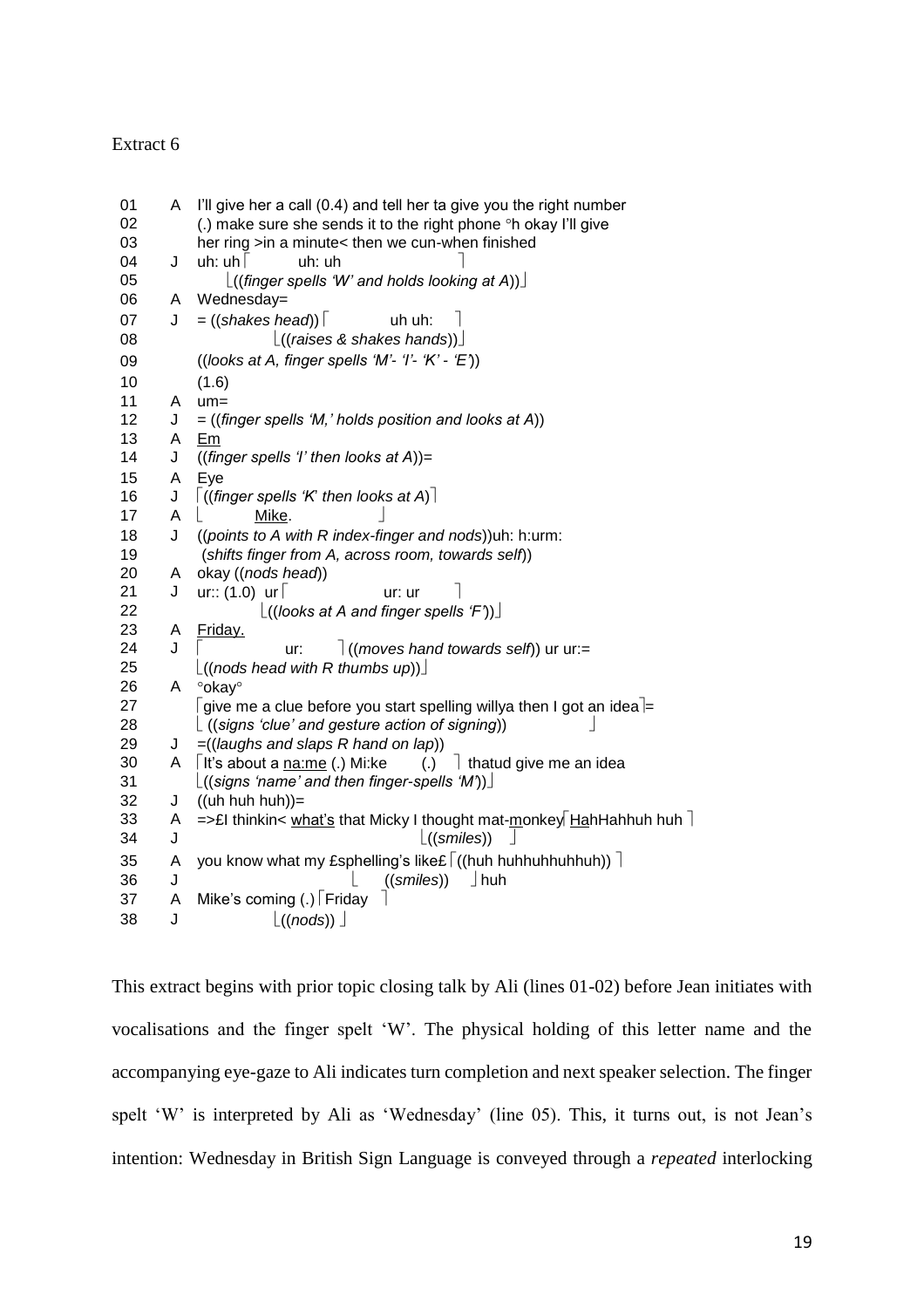'W' movement and not a single hold. Ali's interpretation is rejected by Jean who proceeds to finger spell a series of letter names: M-I-K-E (line 09).

We can see in retrospect that this series of letters spells the name 'Mike', something that both participants make explicit in subsequent talk, but at this point in the conversation Ali displays no recognition of what these finger-spelt items represent. This is in clear contrast with the talk in Extract 5 in which each of Alex's words or letter names is repeated back by Molly in next turn position.

Jean treats Ali's lack of uptake at line 10 as problematic and initiates self-repair at line 12. This time her production comprises individual letter names one turn at a time. This now operates in a similar way to Alex and Molly in Extract 5. Here Jean produces the first letter name 'M', holding her hands in position whilst looking at Ali. Ali treats this as a turn transition point, offering her interpretation of the sign with a verbally produced 'Em'. Jean then proceeds with a finger spelt 'I' (verbalised by Ali) and finally 'K'. Ali produces 'Mike' in overlap with 'K' – an anticipatory completion of the word in progress (Bloch, 2011) which Jean confirms (line 18).

Following the collaboratively produced 'Mike', Jean points from Ali to another part of the room and then to herself. This finger movement, together with the vocalisation, might be referencing Mike as 'coming to me'. Jean now signs an approximation of Friday (two fingers of one hand tapping two fingers of the other) which Ali verbalises in next turn (line 23). Again, Jean confirms and again moves her hand towards herself – possibly redoing the same movement representing 'coming to me', something that Ali has not yet registered explicitly. Ali's receipt of this talk, a quiet 'okay' (line 26) prefaces what turns out to be a mild complaint.

Despite having been produced considerably earlier in the sequence, the complainable here centres on 'Mike' as the trouble source. Ali asks for a 'name clue' – stating it would help if Jean told her she was going to produce a name before the name is actually produced. The talk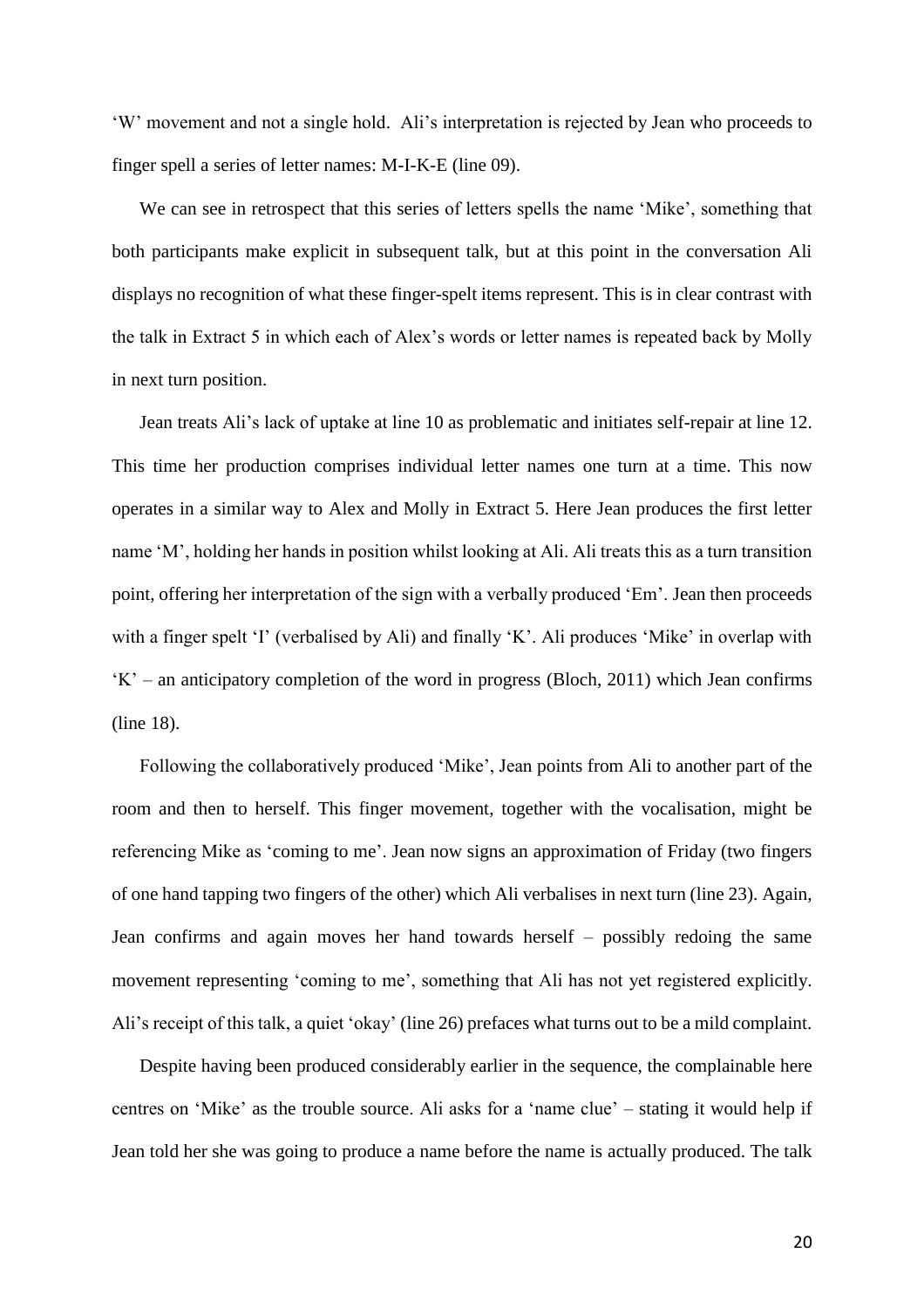that follows reveals in part the nature of Ali's difficulty. Her reference to 'what's that' resonates with Molly's talk (Extract 5: line 38), an open class OIR (Drew, 1997). The issue here, according to Ali, is that she could not recognise 'm-i-k-e' as a name. Ali's complaint is mitigated in part by her admission of partial responsibility, again resonating with Molly's own reference to spelling.

The repair sequence ends with Ali's recap of Jean's full utterance: 'Mike's coming Friday' (line 37). Jean nods in agreement, overlapping with 'Friday'.

### **Discussion**

Dyads affected by dysarthria experience inevitable difficulties with (un)intelligibility, leading to an increase in other-initiated repair sequences that can take numerous turns to resolve (Bloch and Wilkinson, 2011, Saldert *et al.* 2014). Resolution often features multi-attempts at selfrepair through a variety of modalities (Bloch and Wilkinson, 2013). Evidence suggests that trouble sources are not randomly distributed but may be associated with actions such as topic transition (Bloch *et al.* 2015). In this chapter, we have drawn attention to person referencing as another potential site for troubles.

# *Why are references to persons problematic?*

References to persons are potentially problematic in dysathric-talk insofar as they may be used, as in all the extracts in above, to identify persons not present and so lack the assistance of co-present identification. They may also be problematic because the recipient may not be familiar with whomever is being talked about and/or because they may relate to knowledge not available to the recipient. Additionally, person references remove all 'categorical work' apart from what is implicit in the turn in which the person reference occurs in. In this way names are unique and may not be predictable from the sequential context (i.e. both prior to the TCU in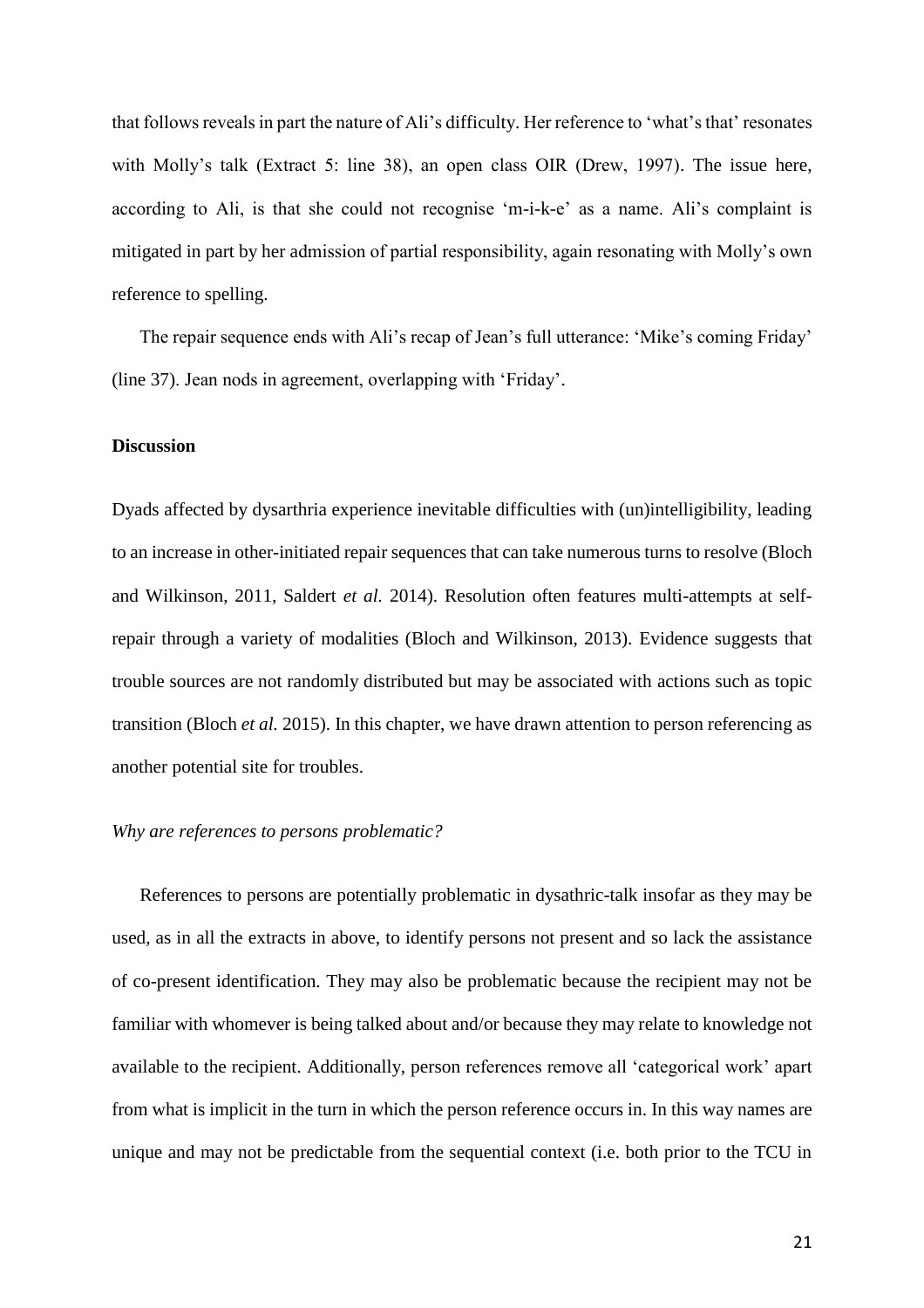which they occur as well as the other words within that TCU). This may mean that there is a greater reliance on the phonetic 'decoding' of the word by the recipient than might be the case with other word classes.

We can see that (un)intelligibility is a significant contributor to all of the person reference difficulties displayed. A recipient needs to be able to decode a speech signal adequately in order to take an appropriate next turn. Where an intelligibility receipt cannot take place the mechanisms of other-initiation of repair are employed. However, doing intelligibility does not necessarily mean that understanding is complete. In Extract 3, the name 'John' is heard by Pete but he seeks further clarification as to which John is being referenced, whilst in Extract 4, the letter names for 'Anne' are successfully decoded and shown to be hearable but clearly not understandable, the latter trouble being based, potentially, on the understandability of the utterance in progress and its sequential relationship with prior talk. 'Anne' has very little, if any, context, evidenced through Molly's inability to even recognise 'Anne' as a reference to person.

In terms of repair resolution, a range of practices is observable ranging from candidate understandings designed for affirmation (Extract 1: 'Vicky') and person reference recognitions (Extract 4: 'who?') to the use of shared referential information. During the 'Anne' sequence, Alex invokes 'her name' (Extract 5: line 51) in an attempt to facilitate Molly's understanding. This provides enough of a clue (that the trouble-source is a name reference) that whilst initially unsuccessful does lead to recognition. The issue here is that participants can use whatever repair resources they have available to suit the nature of the trouble source providing they recognise the nature of the trouble itself. Molly's (Extract 5) troubles are notable given that she cannot, initially, figure out why the trouble *is* a trouble.

# *Responsibility for troubles*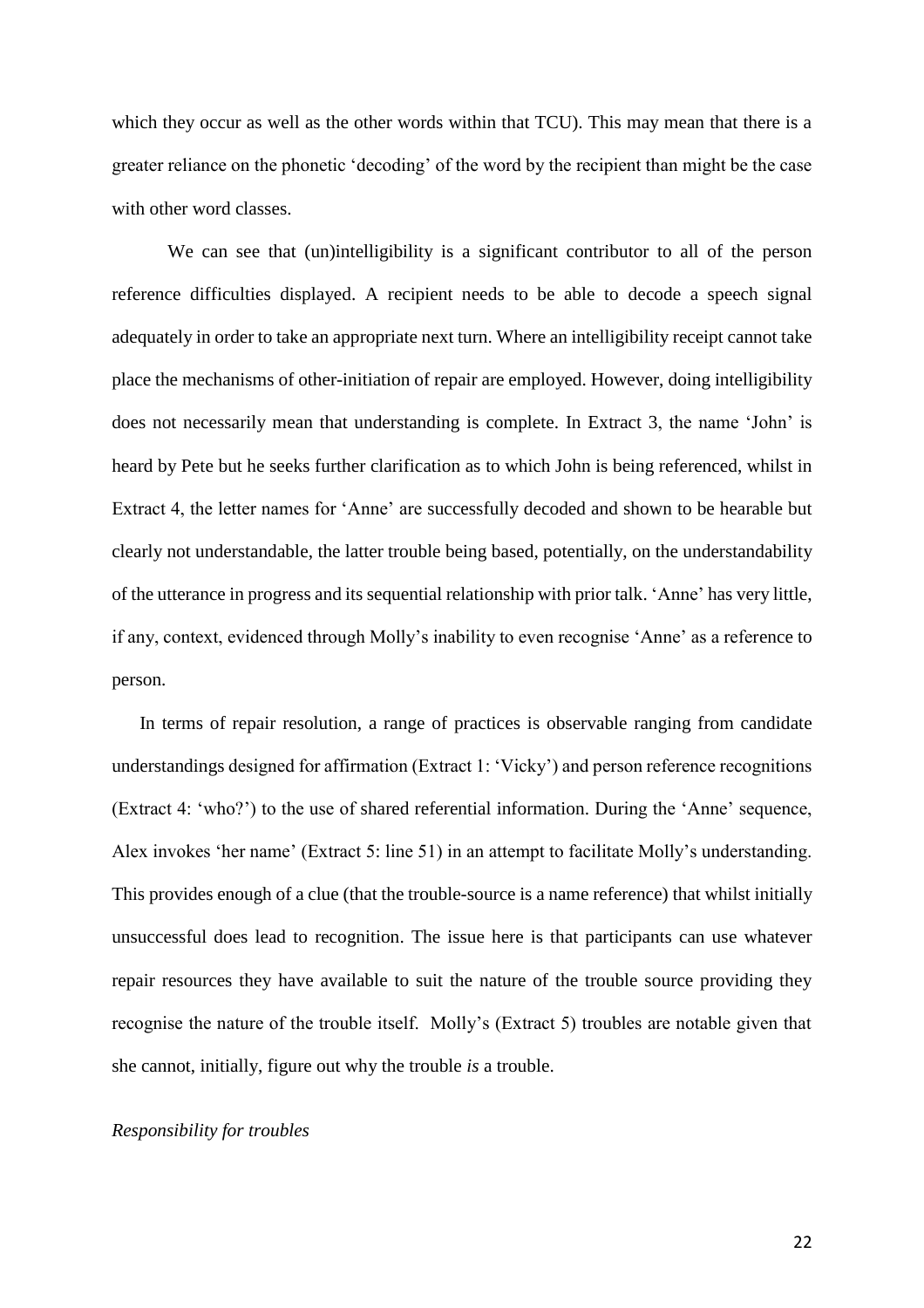One observation arising from this analysis relates to competence. As Robinson (2006) notes even the subtlest forms of OIR have the potential to raise the relevance of a lapse in competence (i.e., a lapse of self-correction) by the trouble-source speaker. It may be hypothesised that the longer a trouble takes to resolve, the greater the risk of fault identification (e.g. blame) arising. What transpires in the extracts above is that there is no competency talk in Extracts 1-4, but there is in Extract 5 and 6. In Extract 5 Molly takes responsibility for 'another one of my spelling things' – presumably a reference to the fact that she has experienced spelling problems before. Her earlier talk 'I can't work that out' (line 40) also provides insight in the ownership of the problem. In Extract 6 Ali begins with a teasing complaint – 'give me a clue before you start spelling' before shifting the balance of responsibility to herself - 'you know what my spelling's like'. This resonates with observations of partner responses to problematic talk by people with aphasia (Barnes and Ferguson, 2014), suggesting that there are more commonalities to be found across different communication impairments than are typically assumed (see also Bloch and Beeke, 2008).

## *Implications and conclusions*

We have previously demonstrated that topic shifts in dysarthria talk are one potential site for troubles. It may be the case that references to persons are another. These may not necessarily be mutually exclusive (e.g. the trouble in Extract 6 may well be associated with a new topic initiation) but there appears enough evidence here, as with aphasia, to mark person reference as potentially more vulnerable than other actions. One general implication is that the distribution and format of trouble sources in dysarthric-talk in interaction may require as much as attention as the quality of the speech signal itself. In reality we find that intelligibility exists on a continuum. It is not an all or nothing state – largely because it is a shared accomplishment,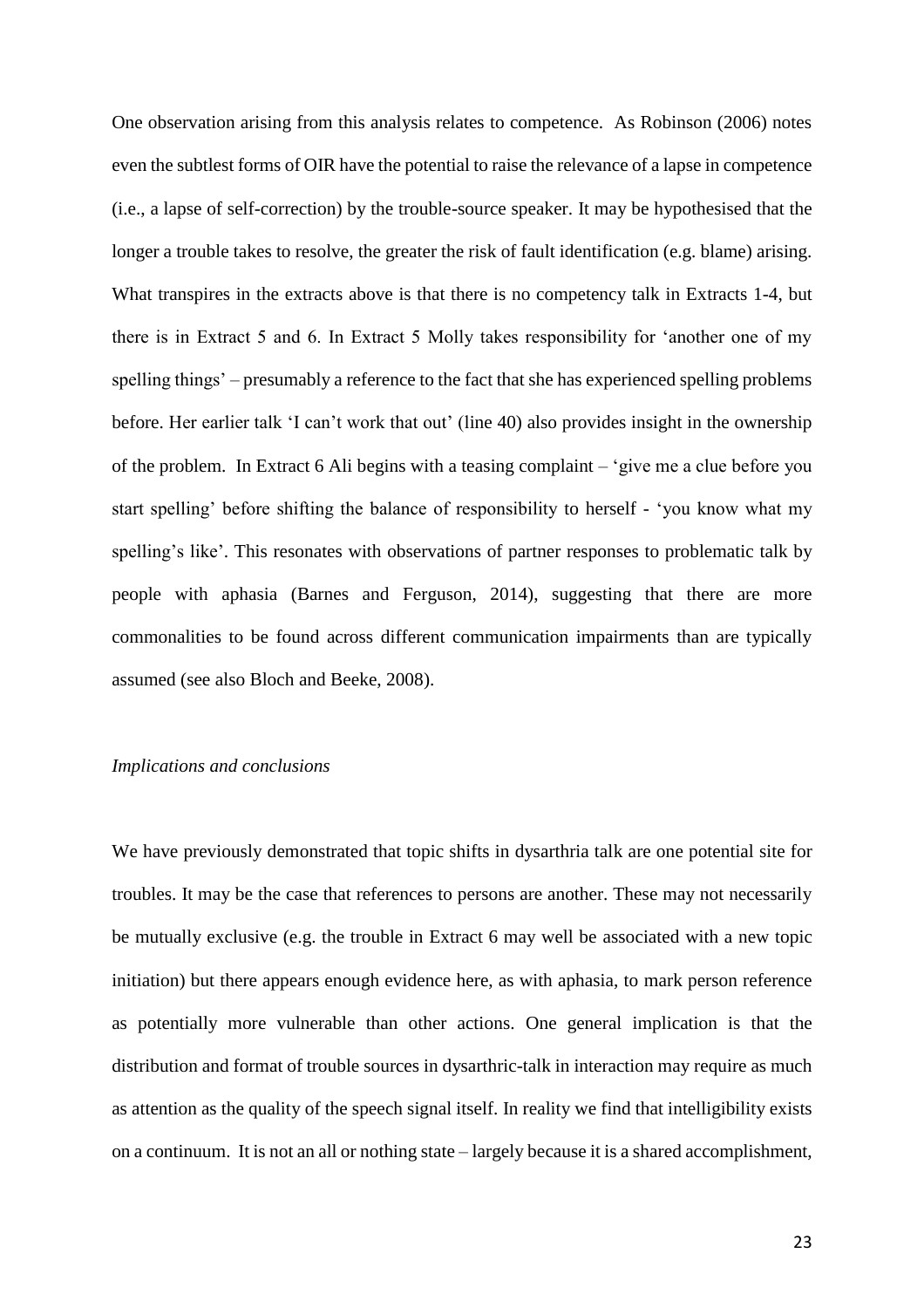that is, a production display and an understanding display. Additionally, we may need to develop a more sophisticated appreciation of motor speech disorders in interaction. People with Parkinson's disease, for example, often experience language-based symptoms beyond motor speech that impact on interaction (Saldert *et al*. 2014, Saldert and Bauer, 2017). The combined interactions between motor-speech, language and cognition in a range of acquired neurological disorders is complex but there may be value in understanding how all three elements impact on interaction.

In conclusion, names provide one window into which we might consider how dysarthric talk becomes and is treated as problematic – to do this the methods of CA are invaluable because they not only address the name as a problem or trouble source but also reveal how the recipient treats it as a trouble and how the participants then attempt to resolve the trouble.

# **References**

Barnes, S., & Ferguson, A. (2015). Conversation partner responses to problematic talk produced by people with aphasia: Some alternatives to initiating, completing, or pursuing repair. *Aphasiology,* 29 (3), 315-336.

Bloch, S. (2005). Co-constructing meaning in acquired speech disorders: word and letter repetition in the construction of turns. In K. Richards & P. Seedhouse, (Eds.), *Applying Conversation Analysis* (pp.38-55). Basingstoke: Palgrave Macmillan.

Bloch, S. (2011). Anticipatory other-completion of augmentative and alternative communication (AAC) talk: A Conversation Analysis study. *Disability and Rehabilitation,* 33(3), 261-269.

Bloch, S., & Beeke, S. (2008). Co-constructed talk in the conversations of people with dysarthria and aphasia. *Clinical Linguistics and Phonetics,* 22(12), 974-990.

Bloch, S., Saldert, C., Ferm U. (2015). Problematic topic transitions in dysarthric conversation. *International Journal of Speech-Language Pathology,* 17(4) 373-383.

Bloch, S., & Wilkinson, R. (2004). The understandability of AAC: A conversation analysis study of acquired dysarthria. *Augmentative and Alternative Communication,* 20(4), 272-282.

Bloch, S., & Wilkinson, R. (2009). Acquired dysarthria in conversation: Identifying sources of understandability problems. *International Journal of Language and Communication*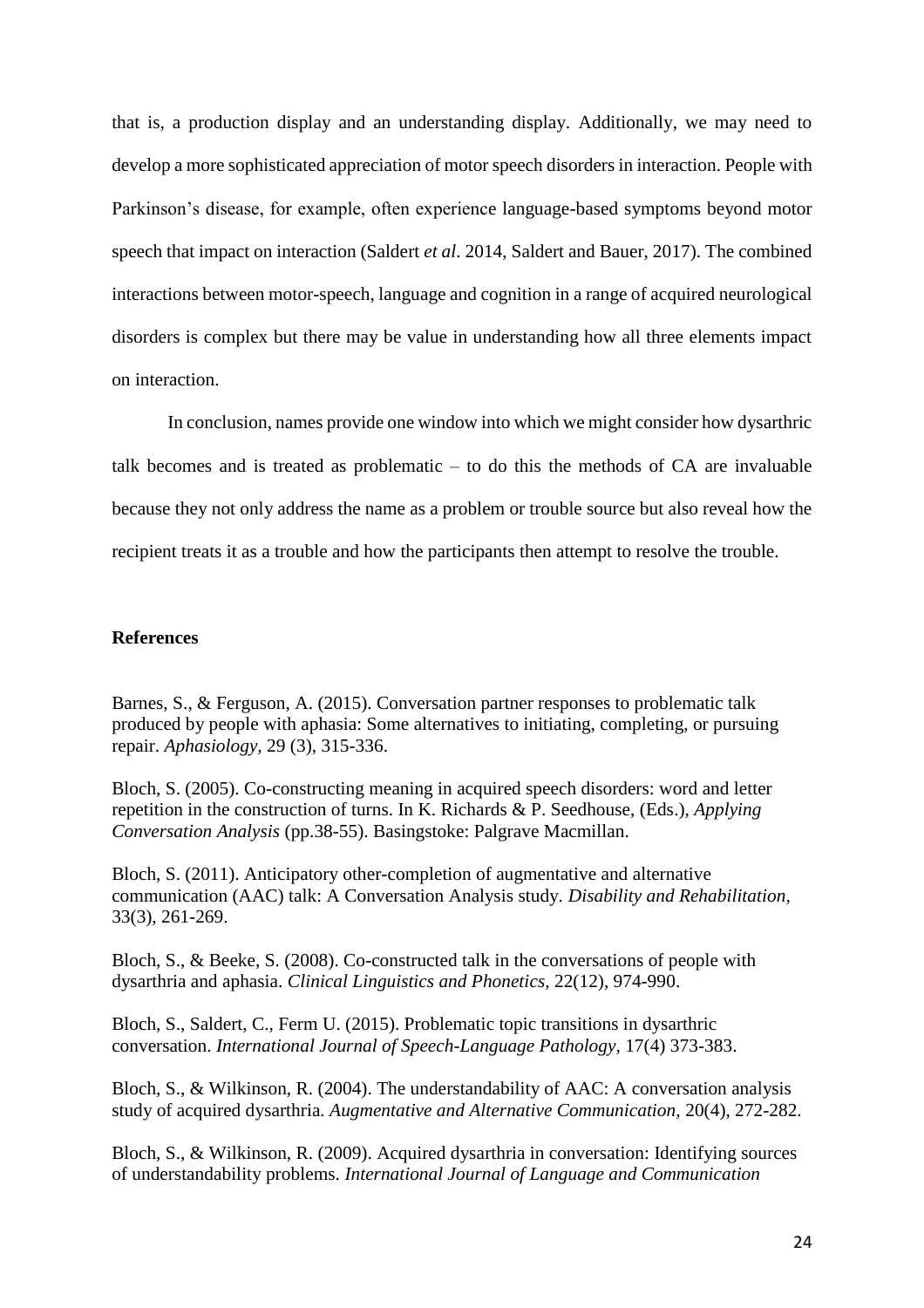*Disorders,* 44(5), 769-783.

Bloch, S., & Wilkinson, R. (2011). Acquired dysarthria in conversation: Methods of resolving understandability problems. *International Journal of Language and Communication Disorders,* 46(5), 510-523.

Bloch, S., & Wilkinson, R. (2013). Multiple troubles and repair in voice output communication aid-mediated interaction. In N. Norén, C. Samuelsson, C. Plejert (Eds.), *Aided Communication in Dialogical Perspectives. Augmentative and Alternative Communication as Action and Participation within Embodied Social Worlds* (pp. 95-126). Guildford: J&R Press.

Drew, P. (1997). 'Open' class repair initiators in response to sequential sources of trouble in conversation. *Journal of Pragmatics,* 28(1), 69-101.

Enderby, P., & Palmer, R. (2007). *Frenchay Dysarthria Assessment*. Texas, Proed.

Griffiths, S., Barnes, R., Britten, M., Wilkinson, R. (2015). Multiple repair sequences in everyday conversations involving people with Parkinson's Disease. *International Journal of Language and Communication Disorders,* 50 (6), 814-829.

Geukes, C., & Muller, H. M. (2015). Proper name anomia after right-hemispheric lesion: a case study. *Neurocase,* 21(4), 520-528.

Jefferson, G. (1984). Transcript Notation. In J.M. Atkinson & J. Heritage (Eds.), *Structures of Social Action (*pp. ix - xvi.). Cambridge: Cambridge University Press.

Lee, J., & Bell, M. (2018). Articulatory Range of Movement in Individuals with Dysarthria Secondary to Amyotrophic Lateral Sclerosis. *American Journal of Speech-Language Pathology,* 27(3), 996-1009.

Makkonen, T., Ruottinen, H., Puhto, R., Helminen, M., Palmio, J. (2018). Speech deterioration in amyotrophic lateral sclerosis (ALS) after manifestation of bulbar symptoms. *International Journal of Language and Communication Disorders,* 53(2), 385-392.

Penn, C., Frankel, T., Wilkinson, R. (2015). Problems with the understandability of aphasic talk: mentions of persons as a trouble source in interaction. *Aphasiology,* 29(3), 291- 314.

Robinson, J. D. (2006). Managing trouble responsibility and relationships during conversational repair. *Communication Monographs,* 72(2), 137-161.

Sacks, H., & Schegloff, E. A. (1979). Two preferences in the organization of reference to persons in conversation and their interaction. In G. Psathas (Ed.), *Everyday language: Studies in ethnomethodology* (pp. 15–21). New York: Irvington Publishers.

Saldert, C., & Bauer, M. (2017). Multifaceted communication problems in everyday conversations involving people with Parkinson's Disease. *Brain Sciences*, 7(10), 123.

Saldert, C., Ferm U., Bloch, S. (2014). Semantic trouble sources and their repair in conversations